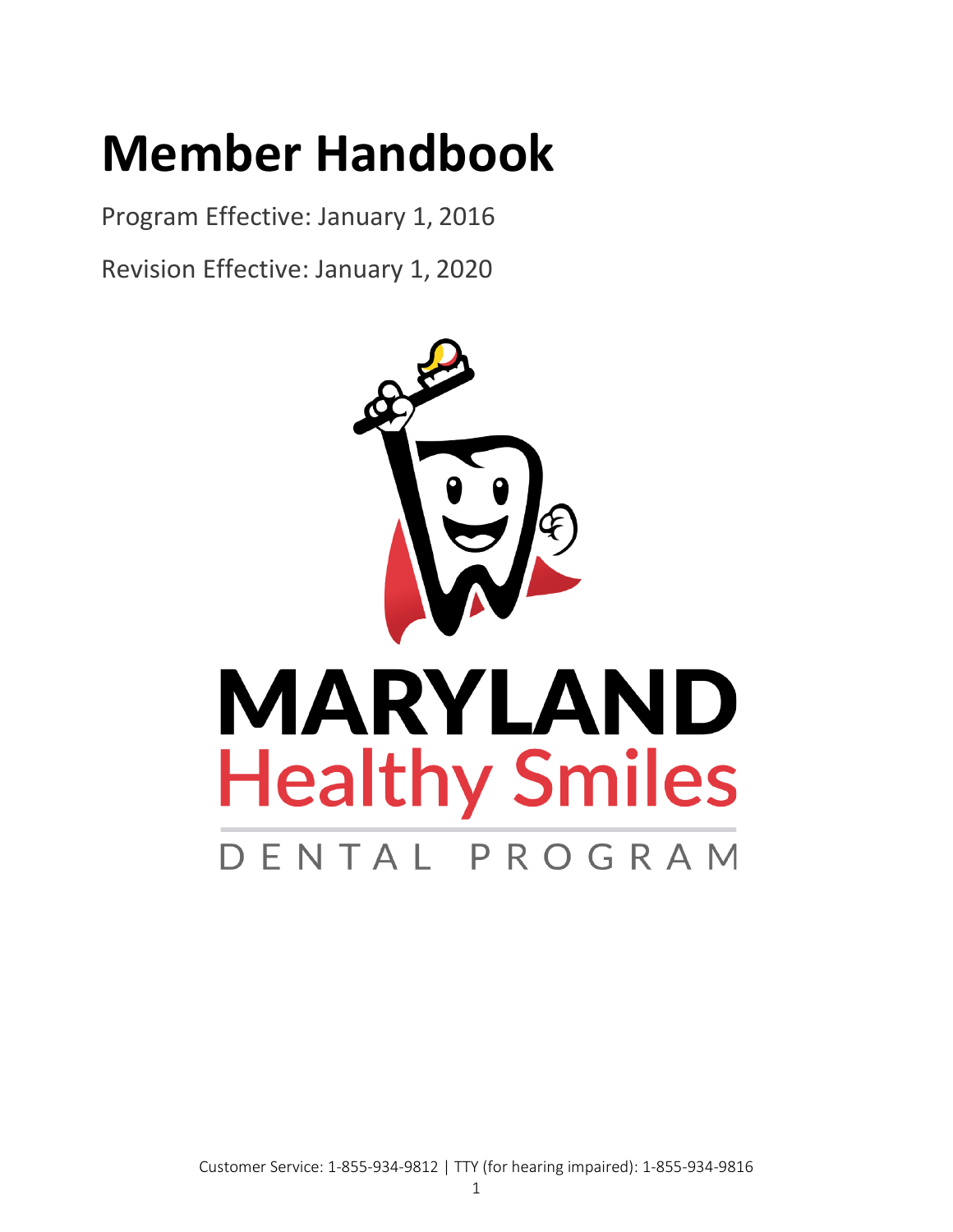# <span id="page-1-0"></span>**Important Information**

**Customer Service....................................... 1-855-934-9812**

**TTY (for hearing impaired)......................... 1-855-934-9816**

**Find a dentist on the web .......................... [www.member.MDhealthysmiles.com](http://www.member.mdhealthysmiles.com/)**

**Find a ride to a dental appointment........... 1-855-934-9812**

**In an emergency ........................................ Call your dentist's office or 911**

Llámenos si no habla ni lee Inglés Call us if you do not speak or read English: **1-855-934-9812**.

Llámenos si usted no habla o lee Inglés: **1-855-934-9812**.

#### **Interpreter services**

When you call Customer Service, we will get an interpreter on the phone to help if English is not your first language. When you call, you can ask to get member materials read to you in another language.

<span id="page-1-1"></span>If you are deaf or have trouble hearing, call our TTY (for hearing impaired) line: 1-855-934-9816. For free language services and more information about your rights, see the government notices on **page 23**.

#### **Transportation services**

If you need a ride to a dental appointment, transportation may be available to you. For help, call Customer Service at 1-855-934-9812 or see page 26 for local transportation contacts. It is important that you get to all of your appointments. If you know you can't make it to an appointment, call your dentist's office or Customer Service right away.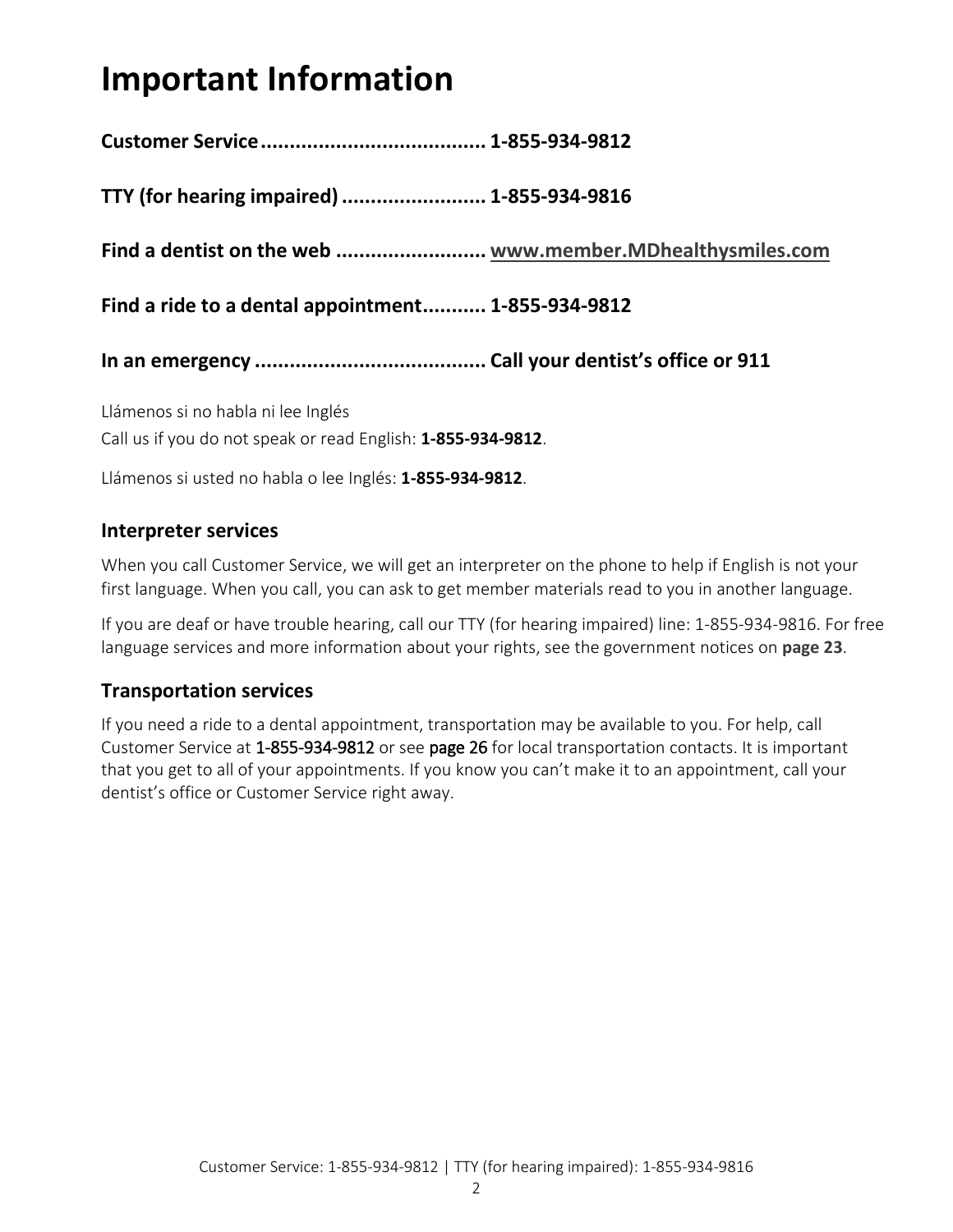



## Language Accessibility Statement **Interpreter Services Are Available for Free**

#### *ATTENTION: If you speak [language], language assistance services, free of charge, are available to you. Call 1-855-934-9812 (TTY: 1-855-934-9816).*

#### **Español/Spanish**

ATENCIÓN: si habla español, tiene a su disposición servicios gratuitos de asistencia lingüística. Llame al 1- 855-934-9812 (TTY: 1-855-934-9816).

#### አማርኛ/**Amharic**

ማስታወሻ: የሚናገሩት ቋንቋ ኣማርኛ ከሆነ የትርጉም እርዳታ ድርጅቶች፣ በነጻ ሊያግዝዎት ተዘጋጀተዋል፡ ወደ ሚከተለው ቁጥር ይደውሉ **1-855-934-9812** (መስማት ለተሳናቸው: 1-855-934-9816).

#### **Arabic/** ةيبرعلا

برقم اتصل .بالمجان لك تتوافر اللغ��ة المساعدة خدمات فإن ،اللغة اذكر تتحدث كنت إذا :ملحوظة **1-855-934-9812** مرق(

1-855-934-9816 :مكبلاو مصلا فتاه

#### **Ɓàsɔɔ́ ̀ -wùɖù-po-nyɔ̀/Bassa**

Dè dɛ nìà kɛ dyédé gbo: ɔ jǔ ké m` [Ɓàsɔ́ ɔ̀ -wùdù-po-nyɔ̀] jǔ ní, nìí, à wudu kà kò dò po-poɔ̀ bɛ́ ìn m` gbo kpáa. Ɖá **1-855-934-9812** (TTY: 1-855-934-9816).

#### 中文/**Chinese**

注意:如果您使用繁體中文,您可以免費獲得語言援助服務。請致電**1-855-934-9812** (TTY: 1-855-934- 9816).

#### **Farsi/** یسراف

یارب ناگيار تروصب ینابز تاليھست ،دينک یم وگتفگ یسراف نابز ھب رگا :ھجوت **1-855-934-9812** .(1-855-934-9816 :TTY (رف یم دشاب .اب سامت ديريگب. امش

#### **Français/French**

ATTENTION: Si vous parlez français, des services d'aide linguistique vous sont proposés gratuitement. Appelez le **1-855-934-9812** (ATS: 1-855-934-9816).

#### **ગુજરાતી/Gujarati**

સુચના: જો તમેગુજરાતી બોલતા હો, તો નન:શુલ્ક ભાષા સહાય સેવાઓ તમારા માટેઉપલબ્ધ છે. ફોન કરો **1-855- 934-9812** (TTY: 1-855-934-9816).

#### **kreyòl ayisyen/Haitian Creole**

ATANSYON: Si w pale Kreyòl Ayisyen, gen sèvis èd pou lang ki disponib gratis pou ou. Rele **1-855-934-9812**  (TTY: 1-855-934-9816).

#### **Igbo**

Ntị: Ọ bụrụ na asụ Ibo, asụsụ aka ọasụ n'efu, defu, aka **1-855-934-9812** (TTY: 1-855-934-9816).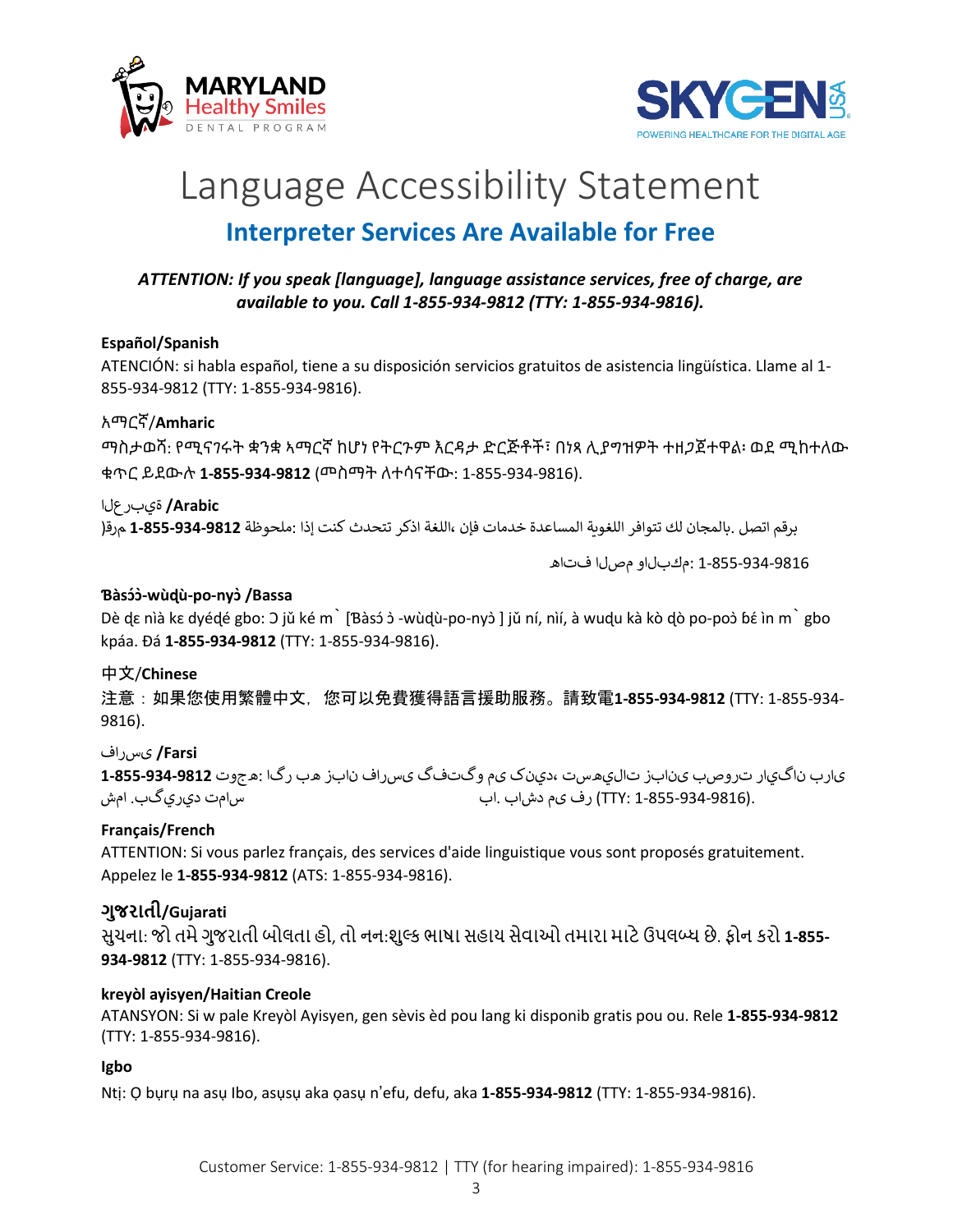#### 한국어/**Korean**

주의: 한국어를 사용하시는 경우, 언어 지원 서비스를 무료로 이용하실 수 있습니다. **1-855-934-9812**  (TTY: 1-855-934-9816).)번으로 전화해 주십시오.

#### **Português/Portuguese**

ATENÇÃO: Se fala português, encontram-se disponíveis serviços linguísticos, grátis. Ligue para **1-855-934- 9812** (TTY: 1-855-934-9816).

#### **Русский/Russian**

ВНИМАНИЕ: Если вы говорите на русском языке, то вам доступны бесплатные услуги перево

да. Звоните **1-855-934-9812** (телетайп: 1-855-934-9816).

**Tagalog** PAUNAWA: Kung nagsasalita ka ng Tagalog, maaari kang gumamit ng mga serbisyo ng tulong sa wika nang walang bayad. Tumawag sa **1-855-934-9812** (TTY: 1-855-934-9816).

**Urdu/** ودرا

.لاک ۔ ںيہ بايتسد ںيم تفم تامدخ یک ددم یک نابز وک پآ وت ،ںيہ ےتلوب ودرا پآ رگا :رادربخ .(1-855-934-9816 :TTY(**1-855-934-9812** ںيرک

**Tiếng Việt/Vietnamese** CHÚ Ý: Nếu bạn nói Tiếng Việt, có các dịch vụ hỗ trợ ngôn ngữ miễn phí dành cho bạn. Gọi số **1-855-934-9812** (TTY: 1-855-934-9816).

**Yorùbá/Yoruba** AKIYESI: Bi o ba nsọ èdè Yorùbú ọfé ni iranlọwọ lori èdè wa fun yin o. Ẹ pe ẹrọ-ibanisọrọ yi **1-855-934-9812** (TTY: 1-855-934-9816).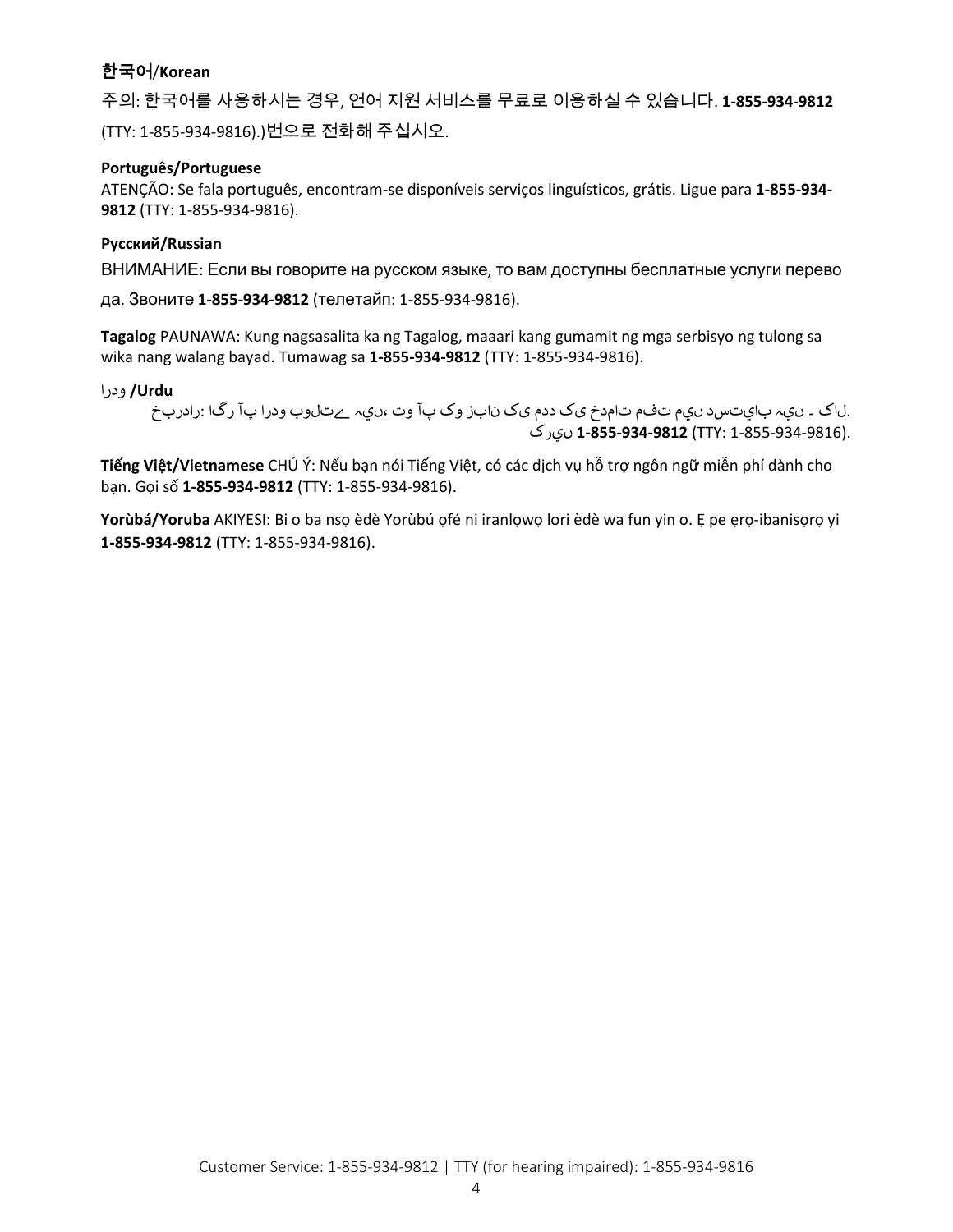# **Table of Contents**

#### Contents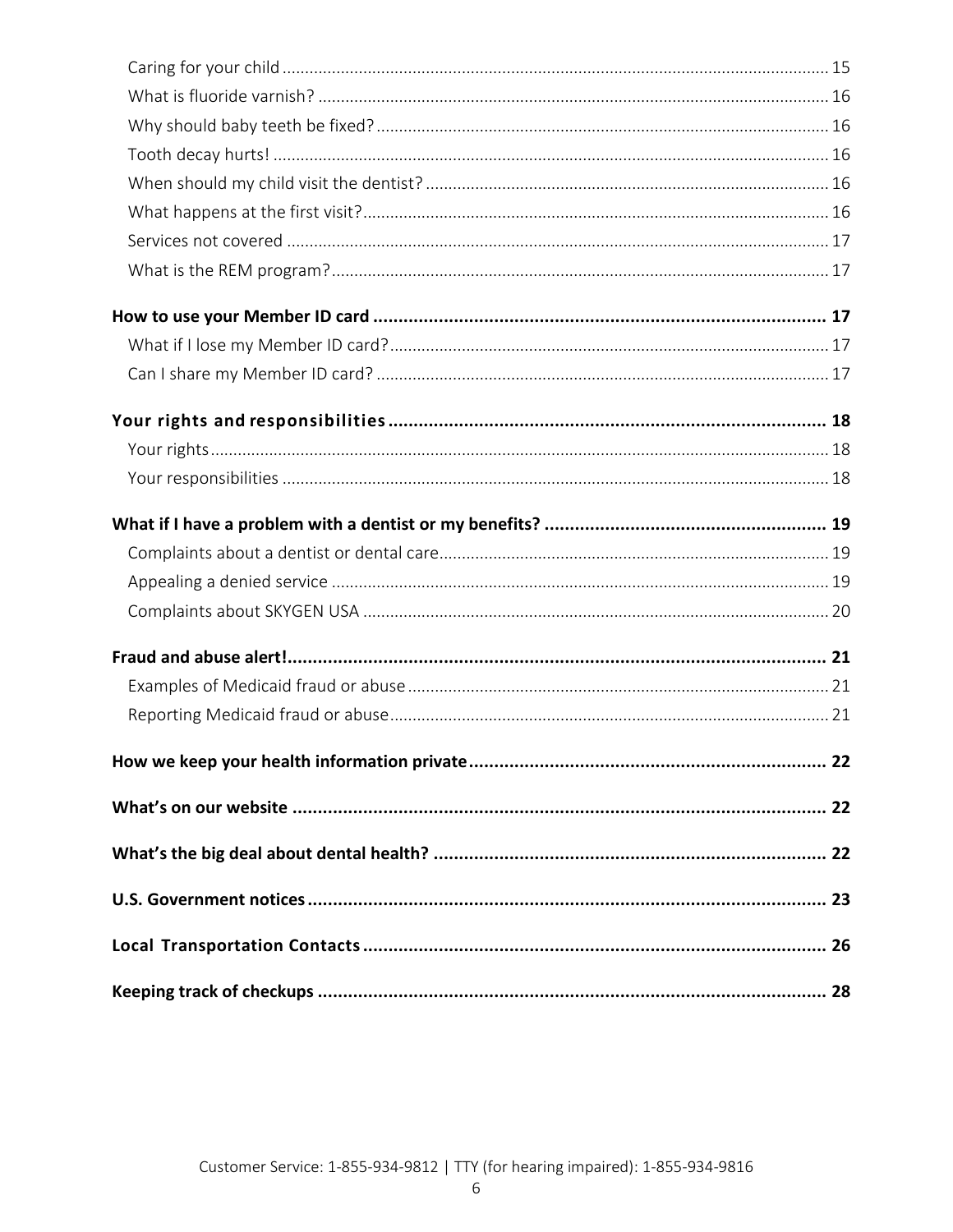# <span id="page-6-0"></span>**Welcome to Maryland Healthy Smiles Dental Program!**

#### The Maryland Healthy Smiles Dental Program is a Medicaid program that covers dental services you or your child needs to stay healthy. The program offers benefits for:

- Children who are newborn through age 20.
- Pregnant women who are age 21 or older.
- Adults in the REM program who are age 21 or older.
- Former foster care members who are ages 21 through 25. (Coverage in this plan ends on a member's 26th birthday.)

SKYGEN USA, Inc., manages the Maryland Healthy Smiles Dental Program, and we're here to help! To reach our Customer Service call **1-855-934-9812**. (TTY for hearing impaired: 1-855-934- 9816.)

We can help you:

- Find a dentist close to your home or work.
- Make appointments at the dentist office.
- Find transportation to the dentist office.
- Understand your dental benefits.
- Replace a lost Member ID card.
- Learn how to use our website.
- Get help with special needs or ask for materials in another language.
- File a complaint if you are not happy with a dentist or dental services.
- File an appeal if you disagree with our decision to deny a covered dental service.
- Answer any other questions you have about the Maryland Healthy Smiles Dental Program.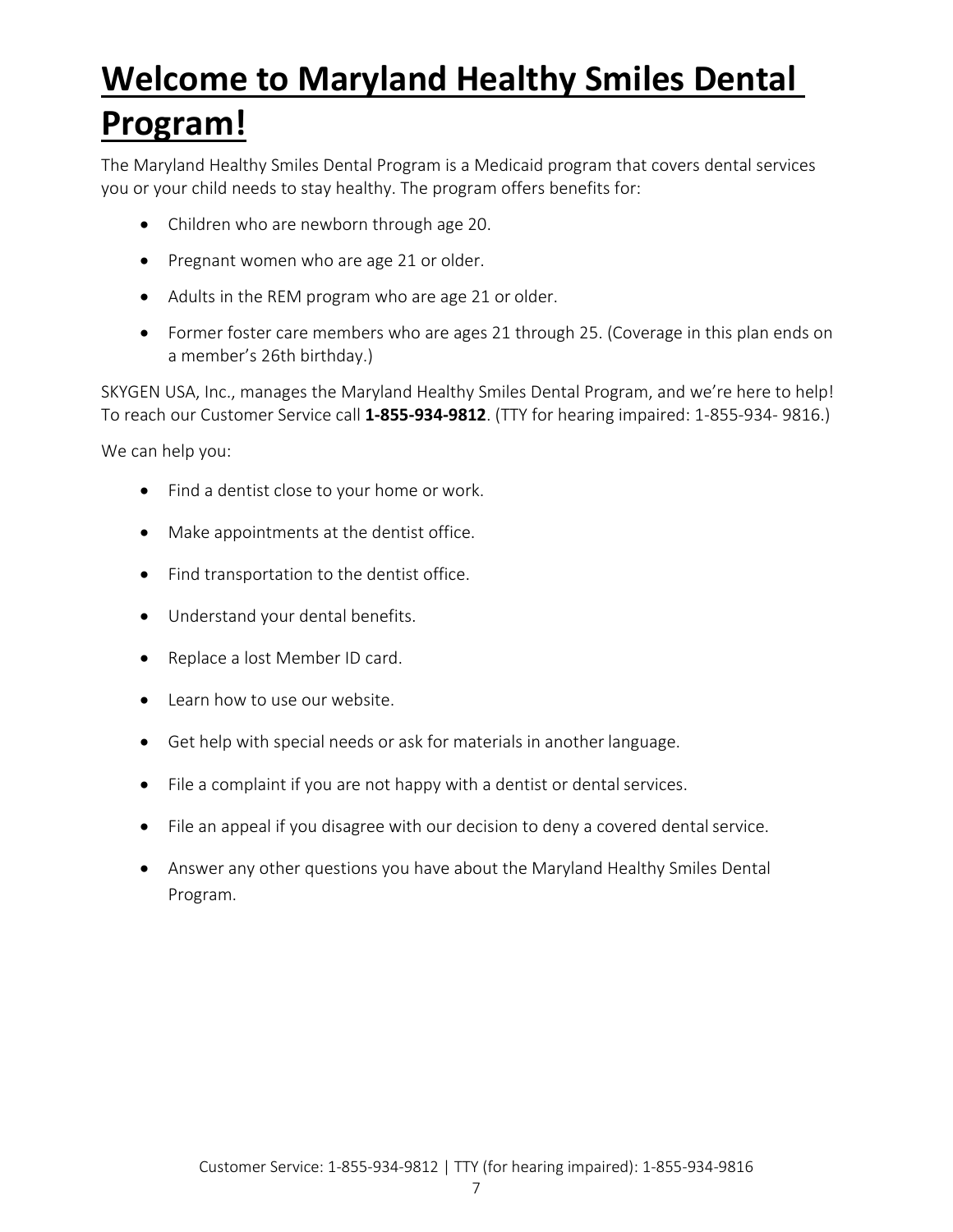# <span id="page-7-0"></span>**SKYGEN USA Contact Information**

|                                            | Business days, Monday through Friday   |
|--------------------------------------------|----------------------------------------|
|                                            | $7:30$ AM $-6:00$ PM                   |
| TTY (for hearing impaired)  1-855-934-9816 |                                        |
|                                            |                                        |
|                                            |                                        |
|                                            | Maryland Healthy Smiles Dental Program |
|                                            | <b>PO Box 393</b>                      |
|                                            | Milwaukee, WI 53201                    |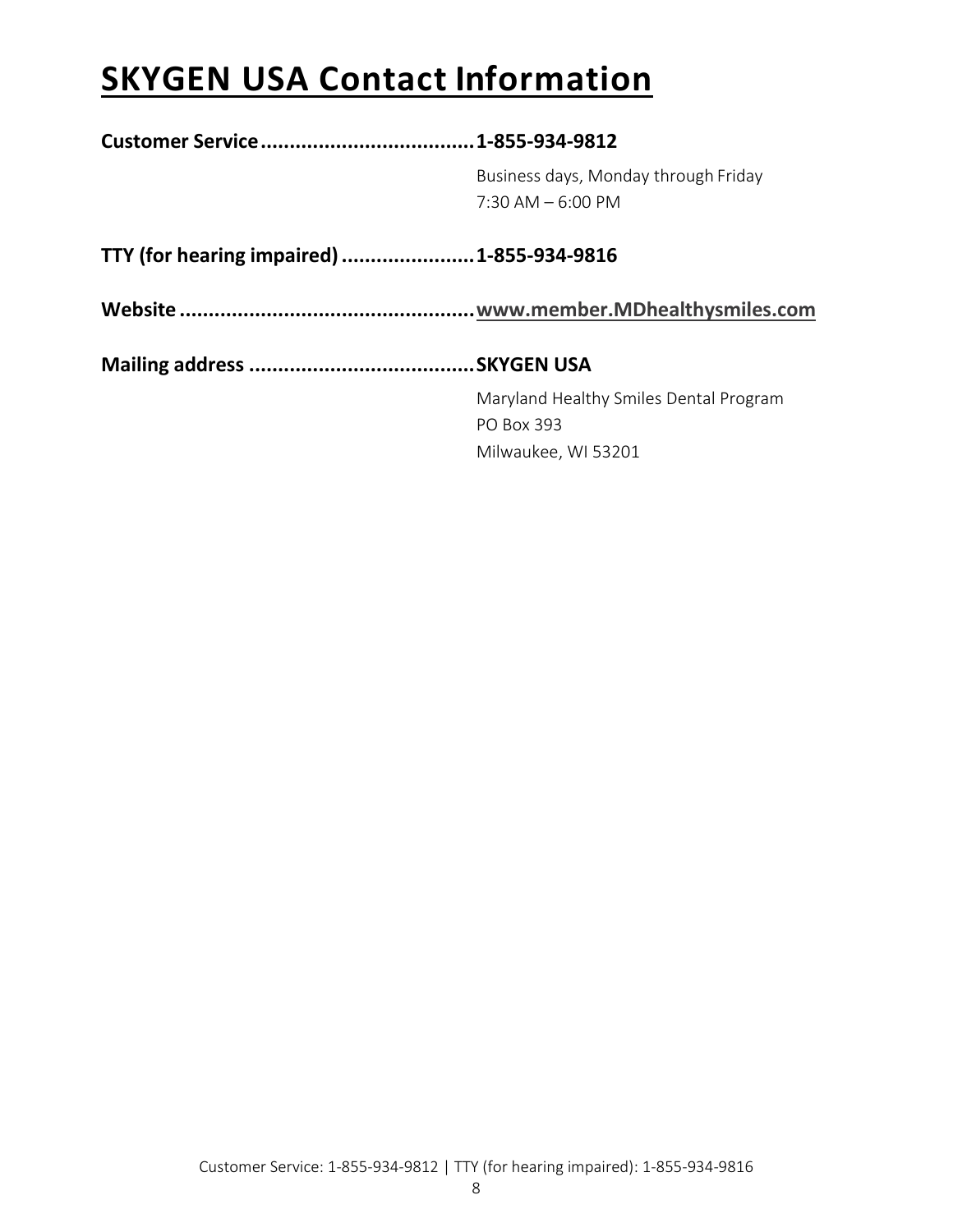# <span id="page-8-0"></span>**What to do in a dental emergency**

### <span id="page-8-1"></span>**If an emergency is life threatening**

If someone's life is at risk, call 911 or go to the emergency room immediately!

## <span id="page-8-2"></span>**If you need emergency care**

An emergency is a serious problem that needs immediate attention, such as very bad pain, a lot of bleeding, a bad infection, or serious harm to teeth, gums, or jaw. If you or your child has a serious injury, call 911, or call your Dental Home right away. The phone number is on your Member ID card.

## <span id="page-8-3"></span>**If you need urgent care**

Urgent care is when you or your child has a serious dental problem, such as pain, bleeding, or infection that is getting worse every day, but is not life threatening.

If you or your child has an urgent dental problem that is getting worse, but it is not an emergency, call your Dental Home. If you need help getting an urgent care appointment, call Customer Service at 1-855-934-9812. Our office hours are business days, Monday through Friday, 7:30 AM - 6:00 PM.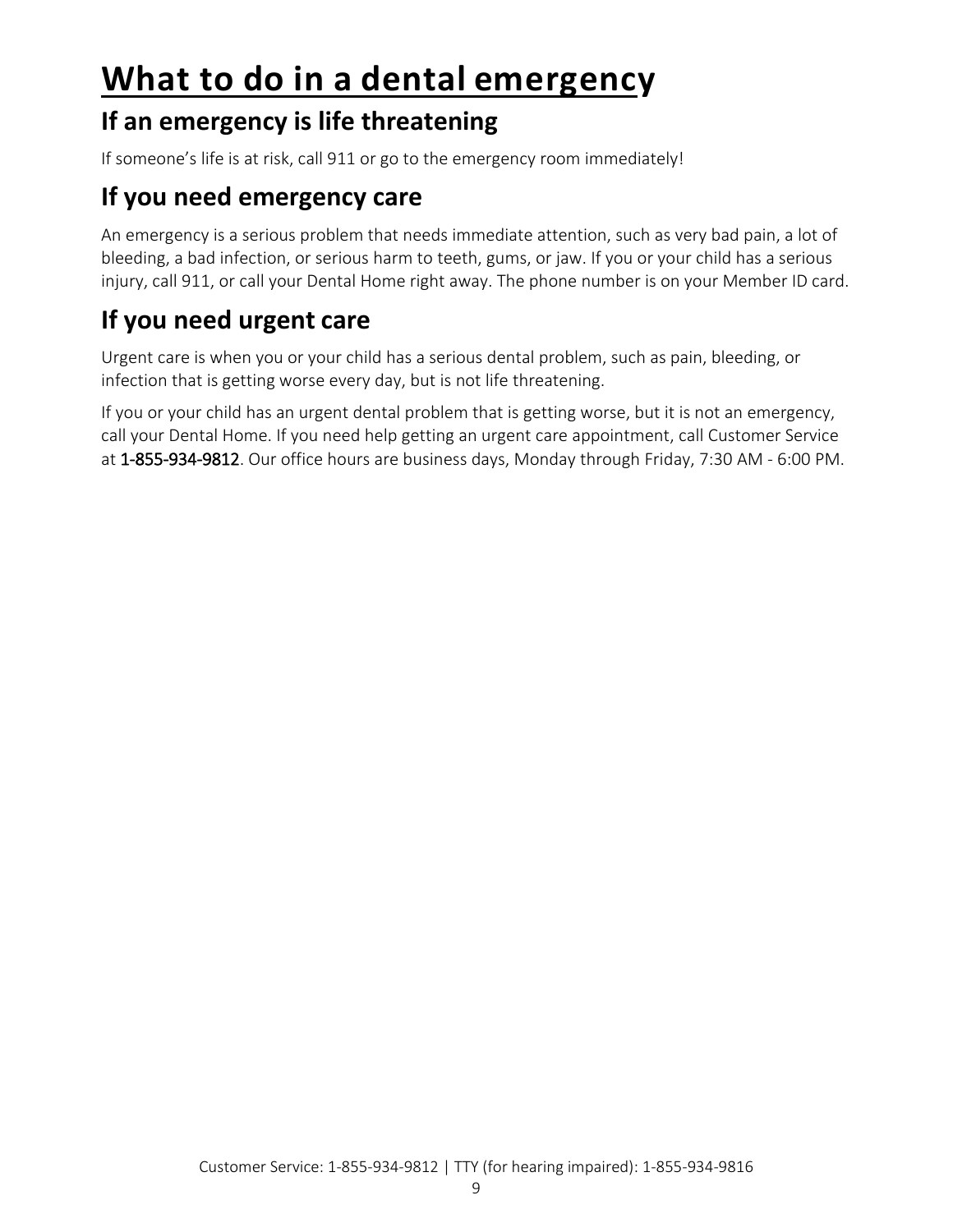# <span id="page-9-0"></span>**Finding a dentist**

To find a dentist who sees patients in the Maryland Healthy Smiles Dental Program, you can:

- Call your assigned dentist. The phone number is printed on your Member ID card.
- Visit our website: [www.member.MDhealthysmiles.com.](http://www.member.mdhealthysmiles.com/)
- Call Customer Service: 1-855-934-9812.
- Call TTY (for hearing impaired): 1-855-934-9816.

When you call Customer Service to find a dentist, we can give you the names, addresses, and telephone numbers of dentists who are close to your home. We can also get a dentist's office on the phone with you and make an appointment right away. If English is not your first language, we can get an interpreter on the phone to help. For free language services, see the Language Accessibility Statement on **page [24](#page-1-1)**. For more information about your rights, see the government notices on **page 23**.

### <span id="page-9-1"></span>**What is a Dental Home?**

When you or your child enrolls in the Maryland Healthy Smiles Dental Program, you can choose a Dental Home. You can go to your Dental Home to get regular checkups and most of your dental care. If you don't pick a Dental Home, we will pick one for you that is close to your home and offers the services you need. You can change your dental home at any time. To choose a different Dental Home, call Customer Service at 1-855-934-9812 or visit our website any time at [www.member.MDhealthysmiles.com](http://www.member.mdhealthysmiles.com/) and follow these steps:

- Log in if you are a returning user with your user name and password. Then select the option to change your Dental Home.
- If you are a new user (never registered on the website), click ["Register Now"](https://mdmwp.sciondental.com/Registration) and follow instructions.
	- o To register as a new user, you will need the following information: group number, subscriber ID, and a valid email address.
	- o Instructions on how to register as a new user are also located on our website.

To make an appointment to see a dentist, call your Dental Home. Your Dental Home phone number and address are printed on your Member ID card. The dental professionals at your Dental Home work together to help you get the care you need to stay healthy.

For example, your Dental Home can:

- Help you set up regular dental visits.
- Set up a dental health plan—just for you or your child.
- Refer you or your child to a specialist for needed care.
- Help you learn how to care for your teeth and your child's dental health.
- Give you tips and information about healthy foods.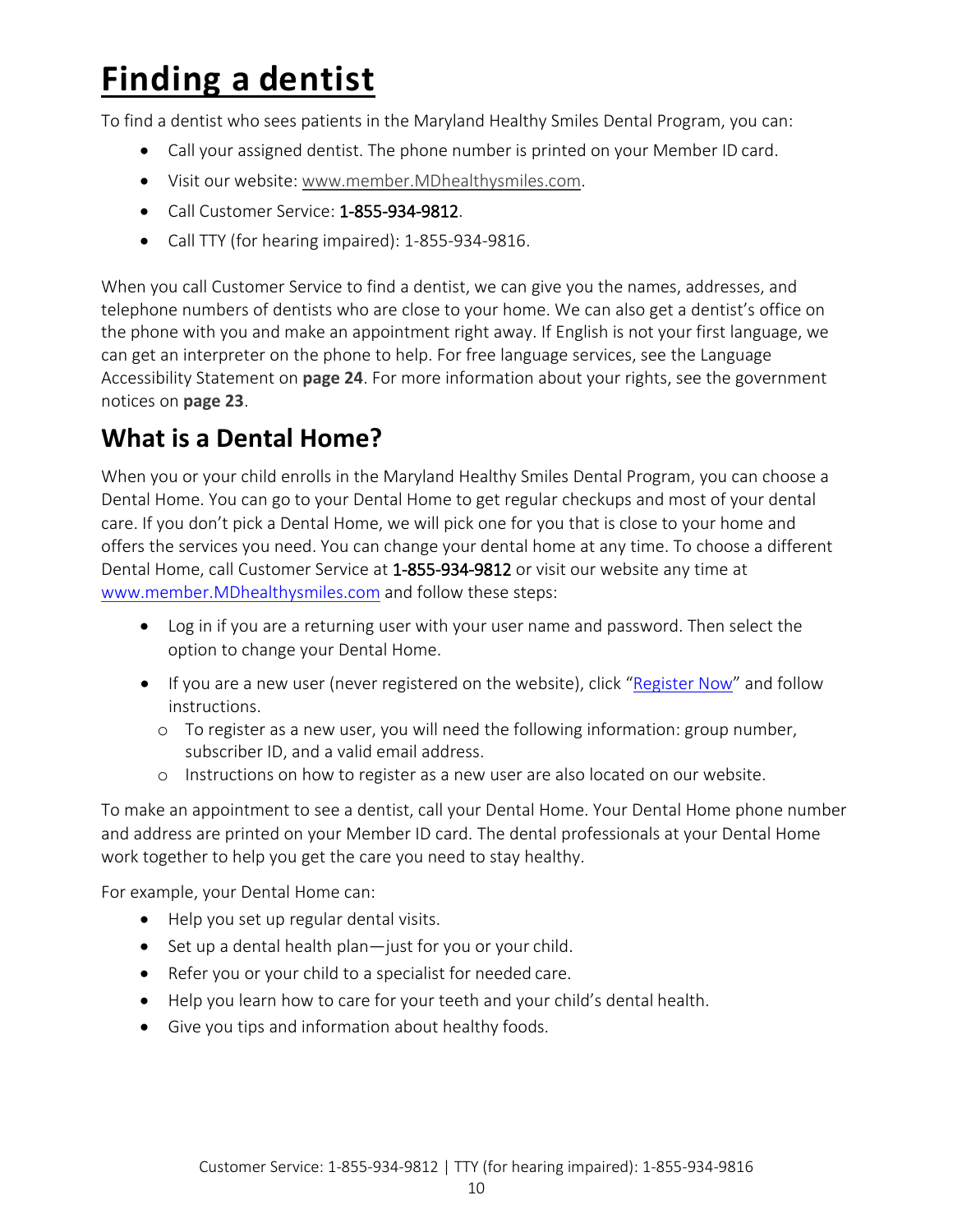## <span id="page-10-0"></span>**Why is a Dental Home important?**

By going to the same Dental Home regularly, your dentist will get to know you and your health needs. If you need specialty care, your dentist will refer you to a specialist. When you visit the same Dental Home regularly, you will get to know your dentist and the people who work at the dental office. You'll know who to call for appointments, how to get answers to your dental questions, and who to call in an emergency.

#### **Get started!**

Getting to know your Dental Home is easy—just call the number on your Maryland Healthy Smiles Dental Program Member ID card and make an appointment. Tell the dentist's office that you are a member of the Maryland Healthy Smiles Dental Program.

For a healthy life, most people should have regular checkups every six months. Children should start visiting the dentist beginning when the first tooth erupts or by their first birthday. Your dentist can help you set up regular dental visits. If you have questions, call Customer Service at 1-855-934-9812.

## <span id="page-10-1"></span>**How do I choose a different Dental Home?**

You can choose any Dental Home that is seeing new patients and is part of the Maryland Healthy Smiles Dental Program network. To choose a different Dental Home, call Customer Service at 1-855- 934-9812 or visit our website anytime at [www.member.MDhealthysmiles.com.](http://www.member.mdhealthysmiles.com/)

#### **Which Dental Home can I choose?**

If you do not wish to be seen by the Dental Home on your Member ID card, you can choose any Dental Home that:

- Is accepting new patients in the Maryland Healthy Smiles Dental Program.
- Offers the dental services you or your child needs.

#### **How soon can we see a new dentist?**

You can make an appointment with a dentist at your new Dental Home right away.

#### **Why might I be moved to a different Dental Home?**

You or your child may be moved from one Dental Home and assigned to a different one if:

- You don't visit the dentist for regular checkups.
- You miss too many appointments or arrive late for appointments.
- You or your children don't follow the dentist's advice.
- You or your children are loud or disruptive at the dental office.

\*Please note – *A dentist is required to give you 30 days' notice if they will not see you anymore.*

## <span id="page-10-2"></span>**What if I see a dentist who is not my Dental Home?**

You can see any dentist who is a member of the Maryland Healthy Smiles Dental Program network, even if that dentist is not in your Dental Home. When you make an appointment, let the dentist know you are a Maryland Healthy Smiles Dental Program member. When you arrive for your visit, show the dental office your Member ID card. If you see a dentist who is a member of the Maryland Healthy Smiles Dental Program network, you don't have to pay for dental services that are covered by the program.

#### **What if the dentist is not part of the Maryland Healthy Smiles Dental Program network?**

If you see a dentist who is not part of the Maryland Healthy Smiles Dental Program network, *you may have to pay for all of the services*.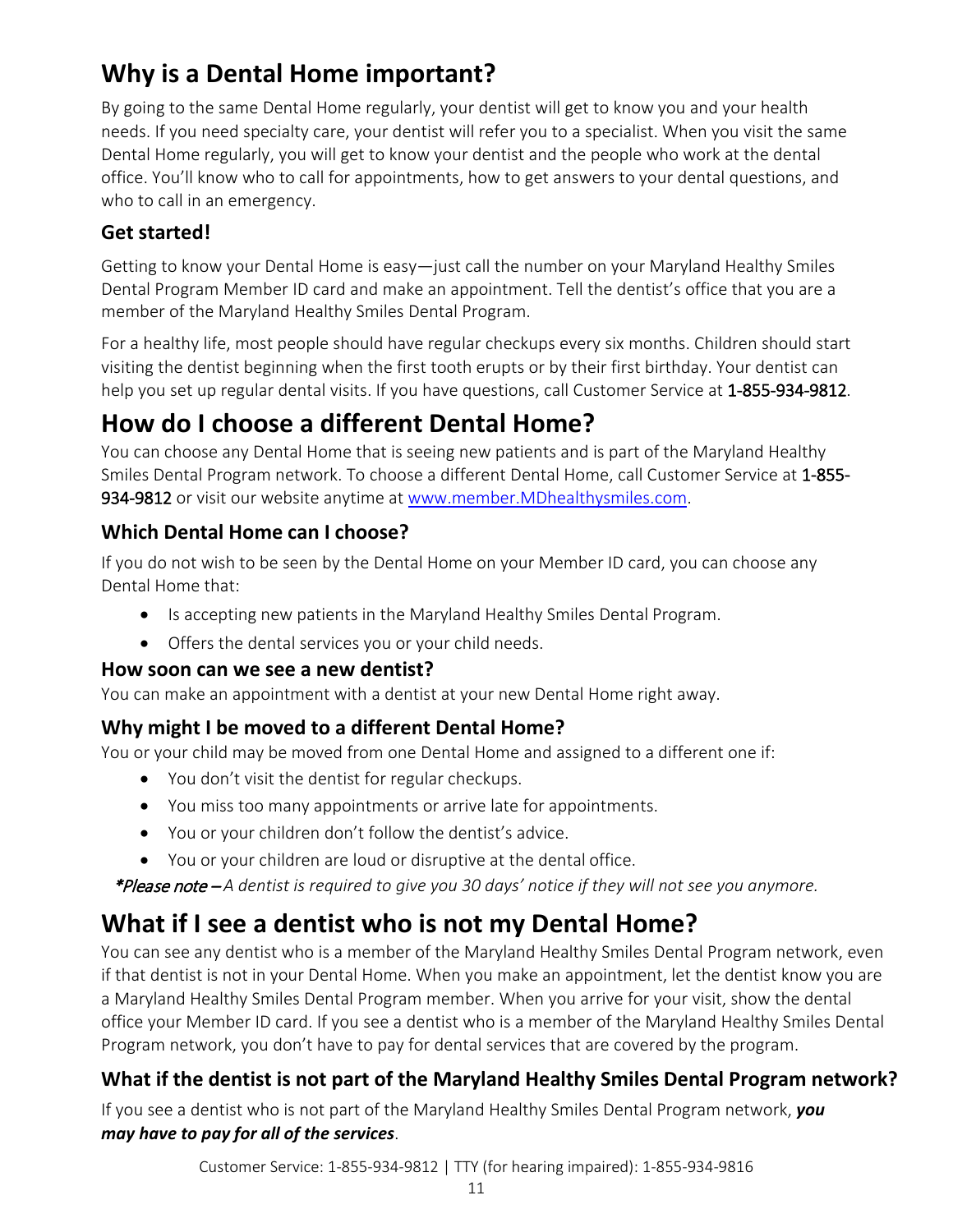# <span id="page-11-0"></span>**Making and keeping dental appointments**

## <span id="page-11-1"></span>**Making a dental appointment**

To make a dental appointment, you can:

- Call your Dental Home. The phone number is printed on your Member ID card.
- Call Customer Service: 1-855-934-9812.
- Call TTY (for hearing impaired): 1-855-934-9816.

#### **Calling your Dental Home to make an appointment**

When you call your Dental Home to make an appointment, tell the receptionist you are a member of the Maryland Healthy Smiles Dental Program. Pick a date and time for the appointment, and write it down on a calendar right away.

#### **Calling Customer Service to make an appointment**

When you call Customer Service to make a dental appointment, we can give you the names, addresses, and telephone numbers of dentists who are close to your home or work. We can also get a dentist's office on the phone with you and make an appointment right away.

If English is not your first language, we will get an interpreter on the phone to help you set up an appointment.

## <span id="page-11-2"></span>**Keeping a dental appointment**

Keeping your appointments for dental care is very important for you and for your dentist's office. To stay healthy, your children should see a dentist every six months. If you are pregnant, you should visit a dentist to keep yourself—and your new baby—healthy. Please see **page 15** for more information about caring for your child's teeth.

Missed appointments are very expensive for your dentist's office. If you don't schedule regular appointments with your Dental Home, or if you miss too many appointments, your dentist may ask that you move to a different Dental Home. When you make an appointment, write it down on a calendar right away.

### <span id="page-11-3"></span>**When you visit the dentist**

Each time you visit the dentist:

- Be on time for your appointment.
- Show the dentist your Maryland Healthy Smiles Dental Program Member ID card.
- Tell the dentist if you have other insurance coverage.
- Tell the dentist if you have been to another dentist recently.
- Tell the dentist if you have had care in an emergency room within 24 hours.
- Answer all questions about your health that will help your dentist take care of you or your child.
- Talk about recommended treatment.
- Follow your dentist's advice for dental care.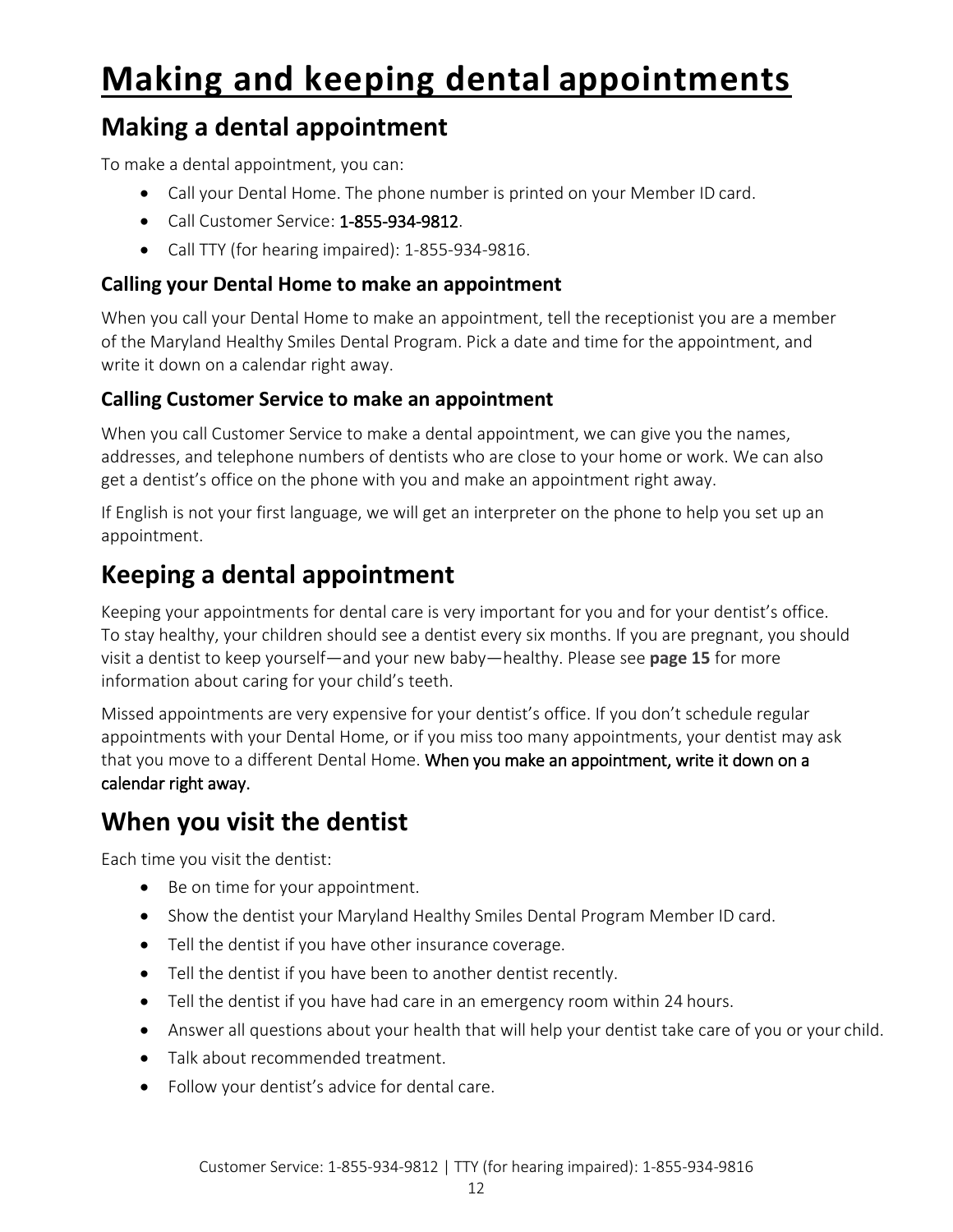### <span id="page-12-0"></span>**How do I cancel an appointment?**

If you can't keep an appointment, call the dentist's office right away. The Dental Home phone number is printed on your Member ID card.

If you miss too many appointments, your Dental Home or dental specialist will let us know. We will try to get in touch with you by telephone or by mail to remind you to set up another appointment.

### <span id="page-12-1"></span>**Getting a ride to an appointment**

If you need a ride to a dental appointment, transportation may be available to you. For help with transportation, you can:

- Call the Transportation Coordinator at your local health department. You can find a list of phone numbers on our website: [www.member.MDhealthysmiles.com.](http://www.member.mdhealthysmiles.com/)
- Call Customer Service: 1-855-934-9812.
- Call TTY (for hearing impaired): 1-855-934-9816.

## <span id="page-12-2"></span>**Getting help for special needs**

If you or your child has special needs, call Customer Service at 1-855-934-9812. We can help you find a dental office that offers the services you need.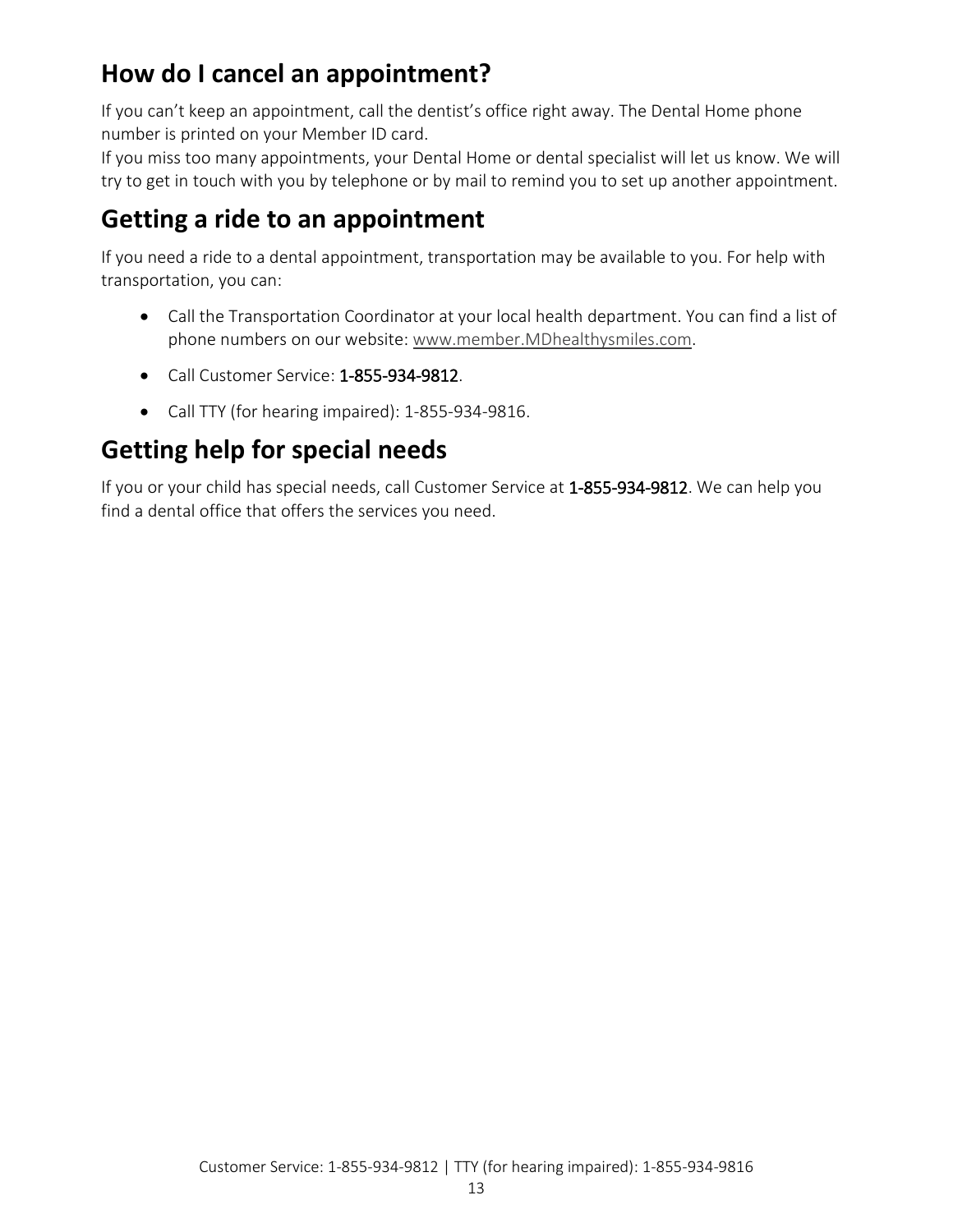# <span id="page-13-1"></span><span id="page-13-0"></span>**Your Maryland Healthy Smiles Dental Program Benefits**

The Maryland Healthy Smiles Dental Program covers dental services you or your child needs to stay healthy. The program offers benefits for:

- Children who are newborn through age 20.
- Pregnant women who are age 21 or older.
- Adults in the REM program who are age 21 or older.
- Former foster care members who are ages 21 through 25. (Coverage in this plan ends on a member's 26th birthday.)

### <span id="page-13-2"></span>**Do I have to pay for dental services?**

When you or your child is enrolled in the Maryland Healthy Smiles Dental Program and eligible for services, you may or may not owe any payment.

- If you see a dentist who is a member of the Maryland Healthy Smiles Dental Program network, *you don't have to pay for dental services that are covered by theprogram.*
- If you see a dentist who is not part of the Maryland Healthy Smiles Dental Program network, *you may have to pay for all of the services*.

### <span id="page-13-3"></span>**Benefits for children, REM children, and former foster care members**

The Maryland Healthy Smiles Dental Program covers most dental services for children. You may need to bring your child to more than one dental appointment, because:

- Your dentist may need to get approval in advance for some services.
- Your dentist may refer your child to a specialist for needed services.

Some of the covered dental services for children include:

- Regular checkups, teeth cleanings.
- Fluoride treatments to help prevent cavities.
- Tooth sealants to help prevent cavities.
- X-rays to check for unhealthy teeth.
- Fillings to treat cavities.
- Root canals to treat unhealthy teeth.
- Crowns to cover damaged teeth.
- Extractions to pull out unhealthy teeth.
- Anesthesia to stop pain during treatment.
- Space maintainers to fix crooked or crowded teeth.
- Orthodontia to fix problems with teeth, mouth, or jaw.

Children may also receive fluoride treatments from primary care physicians and pediatricians who participate in Maryland's Mouths Matter fluoride varnish program. (See **What is fluoride varnish?**  on **page 16**.)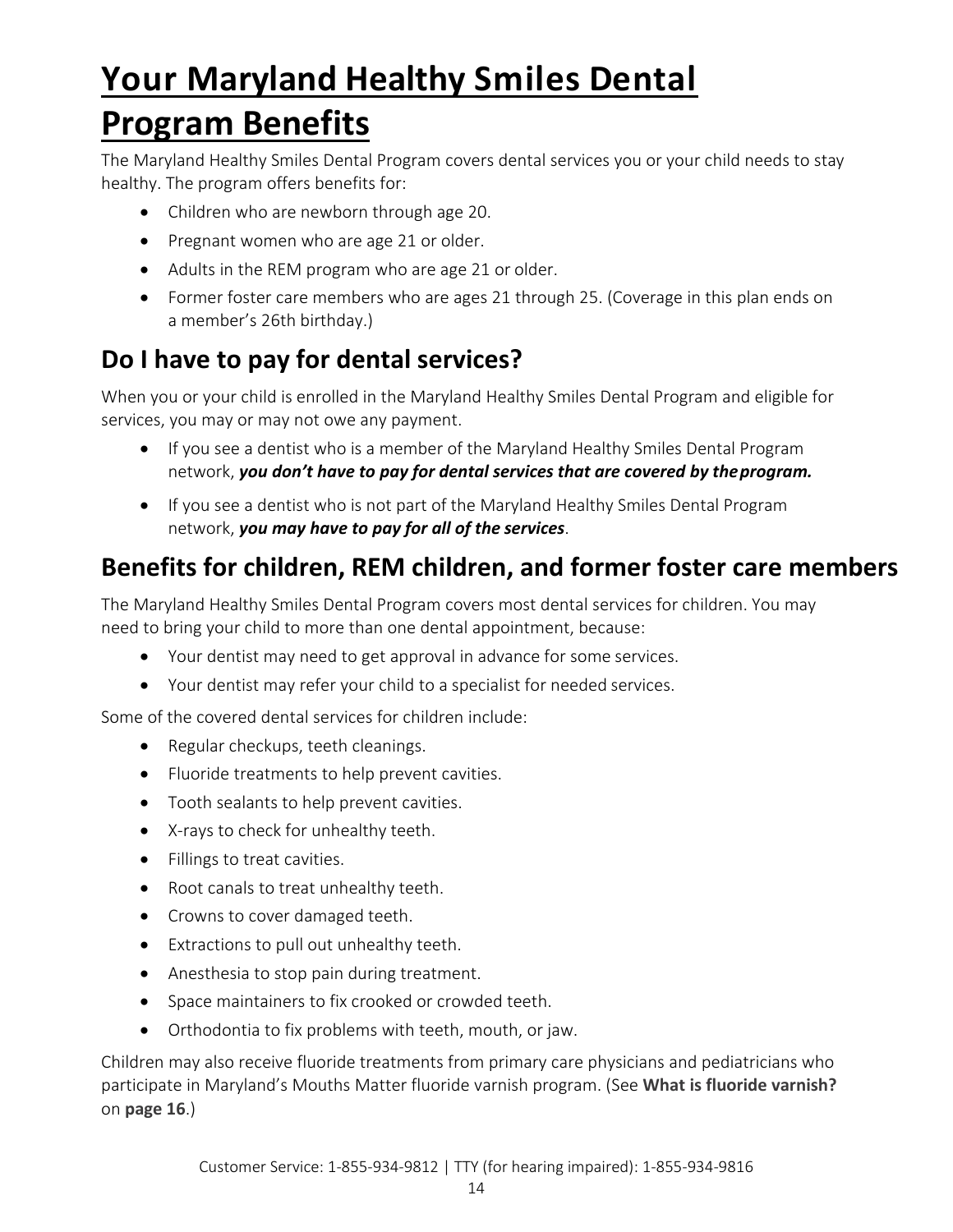## <span id="page-14-0"></span>**Benefits for pregnant women and adults in the REM program**

The Maryland Healthy Smiles Dental Program covers general dental services for pregnant women and adults in the REM program who are 21 or older. If you need special services, your dentist will refer you to a specialist for needed care.

Some of the covered dental services for adults include:

- Regular checkups, teeth cleanings.
- Fluoride treatments to help prevent cavities.
- X-rays to check for unhealthy teeth.
- Fillings to treat cavities.
- Root canals to treat unhealthy teeth.
- Crowns to cover damaged teeth.
- Extractions to pull out unhealthy teeth.
- Anesthesia to stop pain during treatment.
- Denture adjustments.

#### <span id="page-14-1"></span>**If you are pregnant**

Good dental health is very important for pregnant women and their unborn children. The health of a mother's gums can affect her unborn baby's health. If you are pregnant, call your Dental Home to schedule an appointment, or call Customer Service at 1-855-934-9812 for help finding a dentist.

### <span id="page-14-2"></span>**After you have your baby**

If you are pregnant, you can get dental services until the day you have your baby. Regular dental care is very important for both you and your child. Call your Dental Home and set up a first dental appointment when your new baby's first tooth erupts or by their first birthday. Then follow your dentist's advice for setting up regular dental exams for your child.

### <span id="page-14-3"></span>**Caring for your child**

You can start caring for your child's teeth and gums as soon as your baby is born. Starting good dental habits right away will help your child grow up with a healthy smile. Some easy things you can do to help keep your child healthy include:

- Set up a first dental appointment when your new baby's first tooth erupts or by their first birthday.
- Follow your dentist's advice for caring for your child's teeth and gums.
- Take your child to the dentist for regular checkups every six months.
- Never let your child fall asleep with a bottle of milk, formula, juice, or any drink other than drinking water.
- Brush your child's teeth twice a day and floss once a day. Your Dental Home can help you learn how to brush and floss your child's teeth.
- Feed your child healthy foods. Your Dental Home can help you learn about a healthy diet.
- Sweets, juices, and sodas can harm your child's teeth. Make these foods "specialtreats" in your home, and don't let your child have them very often.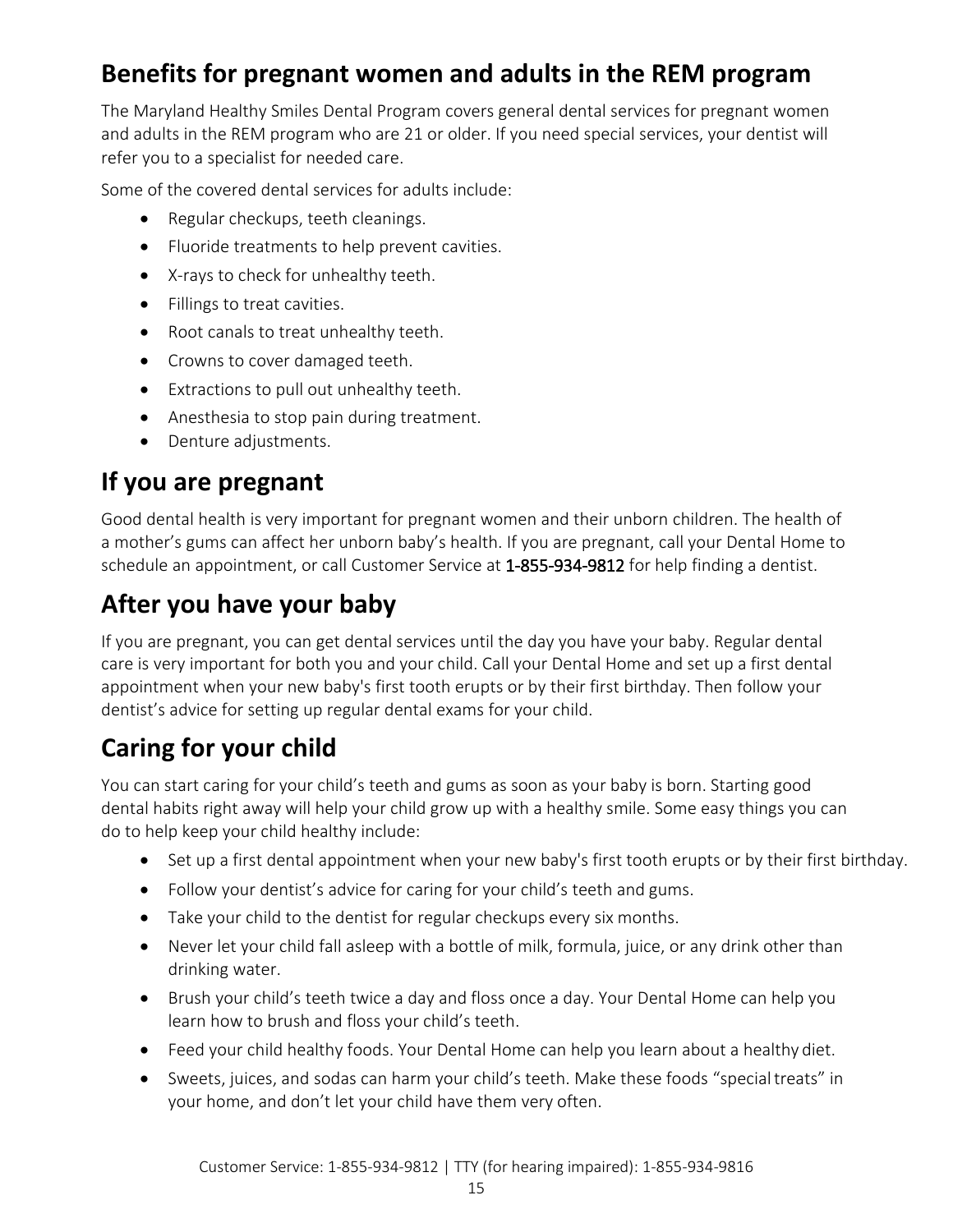## <span id="page-15-0"></span>**What is fluoride varnish?**

Fluoride varnish is a protective coating that is painted on the teeth with a brush. It strengthens teeth and prevents tooth decay. Fluoride varnish is safe and can be used on babies from the time they have their first teeth. A child's teeth may appear slightly discolored after the fluoride varnish application, which will disappear when the teeth are brushed the next day.

Depending on a child's risk for tooth decay, the fluoride varnish will work best if it is painted on teeth two to four times a year. It is important to have your child's mouth checked routinely beginning when the first tooth erupts or by their first birthday. If tooth decay is undetected and remains untreated, it can cause pain and infections that may lead to poor general health and problems with eating, speaking, playing and learning. Please ask your primary care physician or pediatrician about the fluoride varnish program, and whether they are enrolled and able to provide that service. Your child can also receive fluoride varnish treatments from their dentist.

## <span id="page-15-1"></span>**Why should baby teeth be fixed?**

While baby teeth fall out as a child grows, they provide an important foundation for the permanent teeth that follow. If a child has teeth that are not spaced well, have a lot of decay, or are crowded together, early treatment can help avoid more complicated treatment (like braces or surgery) later.

As teeth develop, they affect how a child eats, chews, swallows, and learns how to speak. Your dentist will treat problems early, as your child grows.

## <span id="page-15-2"></span>**Tooth decay hurts!**

Protect your child from the pain of cavities and decay in their teeth. Falling asleep with a bottle is the biggest reason young children have painful tooth decay or even lose their teeth too soon. To keep your baby safe, never put your baby to sleep with a bottle of milk, juice, formula, or any drink other than drinking water. Try to never give your baby a bottle at bedtime. Instead, put your baby to sleep with a bedtime story or a quiet song.

## <span id="page-15-3"></span>**When should my child visit the dentist?**

Set up a well-baby visit with your dentist when your child is between six months and a year old. Follow your dentist's advice for setting up regular checkups for your child. Most often, dentists recommend a checkup every six months. Ask your dentist how to correctly brush and floss your child's teeth. At home, brush yourchild's teeth twice a day, and floss once a day.

### <span id="page-15-4"></span>**What happens at the first visit?**

The dentist or dental hygienist will examine your child's mouth, teeth, gums, tongue, and lips. The dental hygienist may clean, brush, and floss your child's teeth. The dentist may take some x-rays to see if there is tooth decay or cavities. X-rays can also help the dentist see if permanent teeth are developing as they should.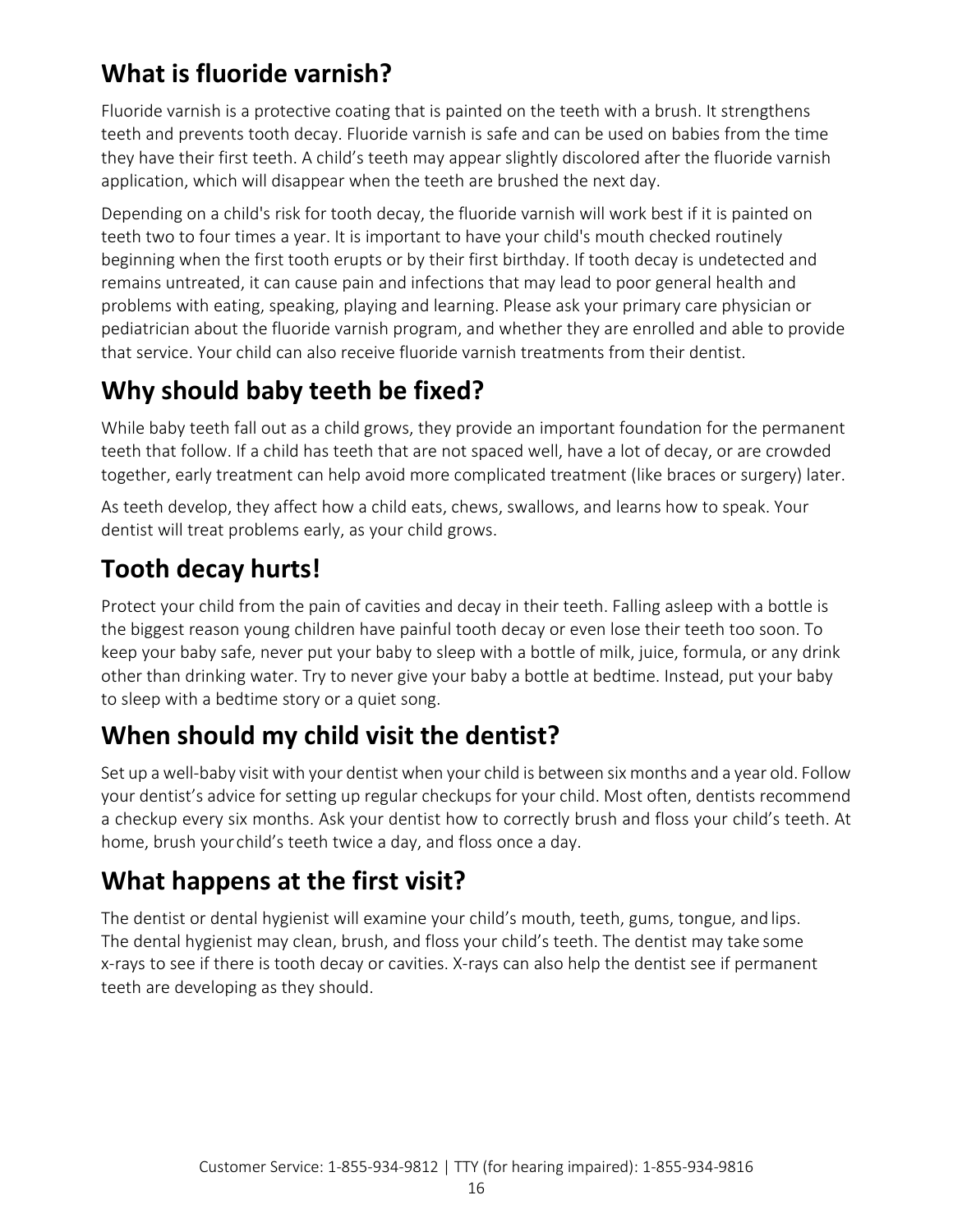### <span id="page-16-0"></span>**Services not covered**

The Maryland Healthy Smiles Dental Program covers dental services that are necessary to keep you or your child healthy. The program does not cover experimental procedures, cosmetic procedures, or other services that are not medically necessary. To find out if a service is covered under the program, call your Dental Home, or call Customer Service at 1-855-934-9812.

If SKYGEN USA will not pay for a service you think is necessary, you can appeal the decision in writing.

Your Dental Home can only bill you for services not covered under the Maryland Healthy Smiles Dental Program if you agree with having the service completed and sign a Non-Covered Service Agreement form. This form must be written in your native language and should be easily understood. It must include the dental codes and costs for any services that you will have to pay. The form also states that the Maryland Healthy Smiles Dental Program and SKYGEN USA will not pay for these services.

### <span id="page-16-1"></span>**What is the REM program?**

REM is the short name for the Rare and Expensive Case Management Program. This is a program provided by the State of Maryland for people who have very expensive and very unusual medical problems. To be a member of the REM program, you or your child must have one of the problems listed on the REM diagnosis list. For information about the REM program, call 1-800-565-8190.

# <span id="page-16-2"></span>**How to use your Member ID card**

Bring your Maryland Healthy Smiles Dental Program Member ID card with you when you visit the dentist. Your Member ID card has important information printed on it that your dentist needs. The card also has your Dental Home phone number printed on it.

### <span id="page-16-3"></span>**What if I lose my Member ID card?**

If your Member ID card is lost or stolen, you can log on to our website and order a new card: [www.member.MDhealthysmiles.com.](http://www.member.mdhealthysmiles.com/) Or you can call Customer Service at 1-855-934-9812. We will mail a new card to you.

## <span id="page-16-4"></span>**Can I share my Member ID card?**

**No!** Keep your card in a safe place, and never let anyone else use it. Letting someone else use your Member ID card to get dental services is against the law.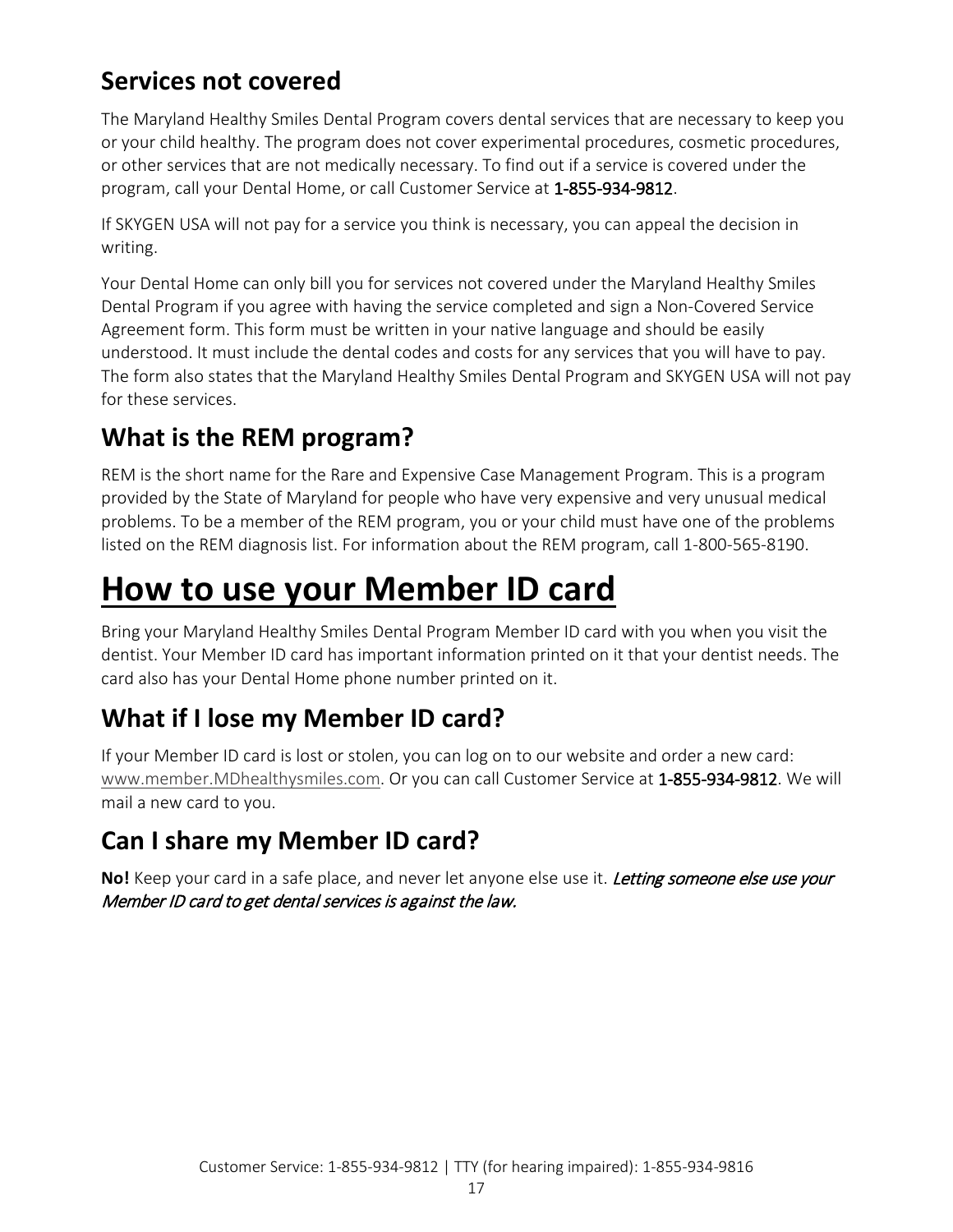# <span id="page-17-0"></span>**Your rights and responsibilities**

### <span id="page-17-1"></span>**Your rights**

As a member of the Maryland Healthy Smiles Dental Program, you have the right to:

- Always be treated with respect and privacy.
- Always be treated fairly.
- Receive information about SKYGEN USA, the Maryland Healthy Smiles Dental Program, and your dentist.
- Choose any dentist who is in the Maryland Healthy Smiles Dental Program network.
- Refuse care from any dentist.
- Get information about covered services available to you or your child through the Maryland Healthy Smiles Dental Program.
- Make your own decisions about your dental care.
- Complain about SKYGEN USA or a dentist and ask for the issue to be solved.
- Disagree with a decision SKYGEN USA has made to deny a service, and ask that the decision be reviewed.
- Be notified 30 days in advance if your dentist will no longer be able to provide you with care.

### <span id="page-17-2"></span>**Your responsibilities**

To help make the Maryland Healthy Smiles Dental Program successful, you need to:

- Make and keep regular appointments with your Dental Home.
- Call and cancel as soon as possible if you can't keep an appointment.
- Follow your dentist's advice for dental care.
- Take care of your teeth and your child's teeth.
- Never allow anyone else to use your Member ID card for dental services.
- Call Customer Service at 1-855-934-9812 if your Member ID card is lost or stolen.
- Tell your dentist if you have other insurance coverage.
- Answer questions about health that will help your dentist take care of you or your child.
- Call Customer Service at 1-855-934-9812 if you move to a different address or get a different telephone number.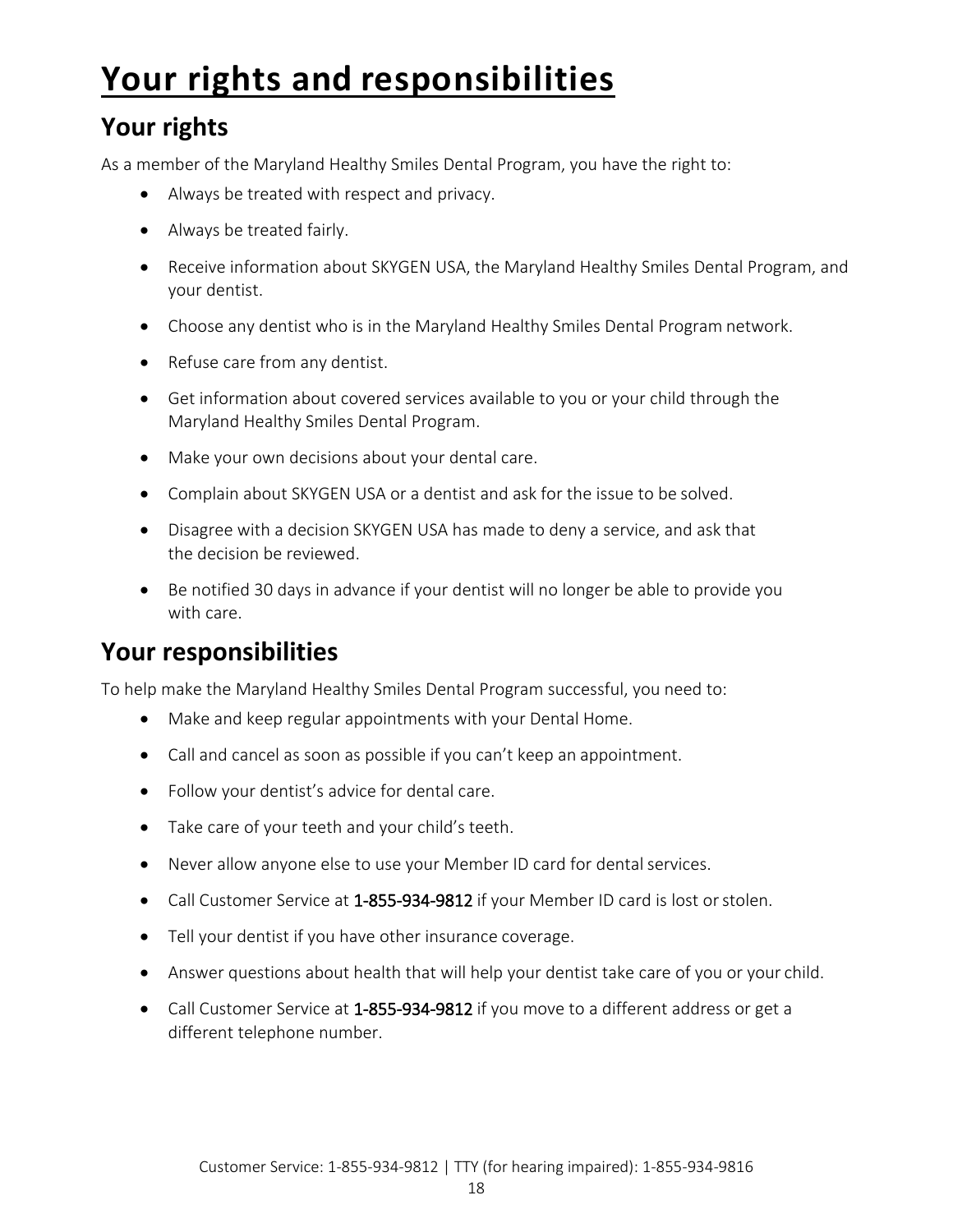# <span id="page-18-0"></span>**What if I have a problem with a dentist or my benefits?**

As a member of the Maryland Healthy Smiles Dental Program, you have the right to complain about the service you received or the way you were treated by SKYGEN USA, a dentist, or someone at the dentist's office. You also have the right to disagree with a decision SKYGEN USA has made to deny a service, and ask that the decision be reviewed.

## <span id="page-18-1"></span>**Complaints about a dentist or dental care**

A complaint is when you call or send us a letter to tell us you are not happy with your care in the Maryland Healthy Smiles Dental Program. *If you tell us about a problem, we can help get it fixed.* Please let us know if:

- You can't find a dentist close to your home.
- You can't get an appointment in a reasonable amount of time.
- You are not treated fairly by someone in your dentist's office.
- You are worried about the quality of care you or your child is getting from a dentist.
- You have any other concerns or complaints about your dentist, your dental care, orthe Maryland Healthy Smiles Dental Program.

#### **Making a complaint**

If you have a complaint, you can either call us at customer service at 1-855-934-9812 or call TTY (for hearing impaired) at 1-855-934-9816 or write us:

Maryland Healthy Smiles: Complaints and Appeals PO Box 393 Milwaukee, WI 53201

When we receive your complaint, we will look into the denial, and we'll get back to you with an answer. For urgent dental problems, we will give you an answer by the end of the next business day. For dental problems that are not urgent, we will give you an answer within five days. For all other problems, we will give you an answer within 30 days.

## <span id="page-18-2"></span>**Appealing a denied service**

If you disagree about a decision we have made to deny a covered service, you can file an appeal and ask us to review our decision. If you believe your health, or your child's health, is in danger because of a denied service, you can ask for an urgent appeal.

To file an appeal, write to us within 30 days after we send you a denial notice. You can file the appeal yourself, or you can name someone else to act for you, such as a relative, friend, attorney, or your dentist. Others may already be authorized under State law to act for you.

If you want to name someone to help you with an appeal, you and the authorized person must sign, date, and send us a written statement naming that person.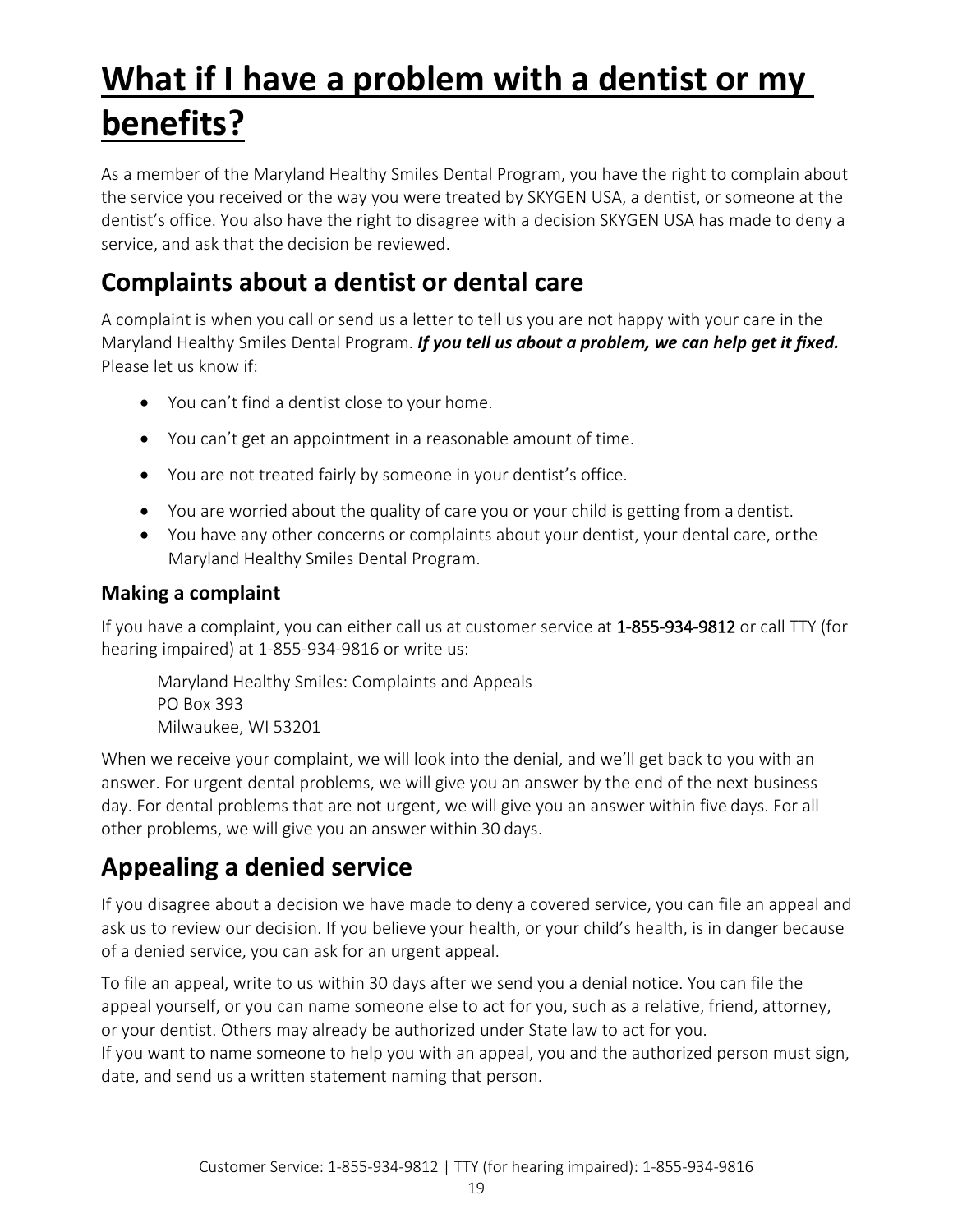#### **What to include in an appeal**

When you write to us to file an appeal, include in your letter:

- Your name, address, and Member ID number.
- The reason you disagree with the decision.
- Medical records and letters from your doctor or dentist, or other medical information that explains why we should provide the service. Call your doctor or dentist for help sending us medical information.

#### **Filing an appeal**

Send a letter to:

Maryland Healthy Smiles: Complaints and Appeals PO Box 393 Milwaukee, WI 53201

#### **What happens next**

When we receive your appeal, we will look into the denial, and we'll get back to you with an answer. For urgent dental problems, we will send you a written answer within threebusiness days. For dental problems that are not urgent, we will send you a written answer within thirty (30) days.

#### **If you don't agree with our decision**

If we deny your appeal, you can send us a written request for a Fair Hearing through the State of Maryland. To ask for a Fair Hearing, write to us within ninety (90) days after we deny your appeal. When we receive your letter for a Fair Hearing, we will send it to the State of Maryland for their review. Send a letter to:

Maryland Healthy Smiles: Complaints and Appeals PO Box 393 Milwaukee, WI 53201

#### <span id="page-19-0"></span>**Complaints about SKYGEN USA**

#### **Filing a complaint about SKYGEN USA**

If you have a complaint about our service, you can either call Customer Service at 1-855-934-9812 or call TTY (for hearing impaired) at1-855-934-9816 or write us:

Maryland Healthy Smiles: Complaints and Appeals PO Box 393 Milwaukee, WI 53201

#### **What happens next**

When we receive your complaint, we will look into the problem, and we'll get back to you with an answer within thirty (30) days. If you are still unhappy with our service, call the **State Enrollee Help Line: 1-800-284-4510**.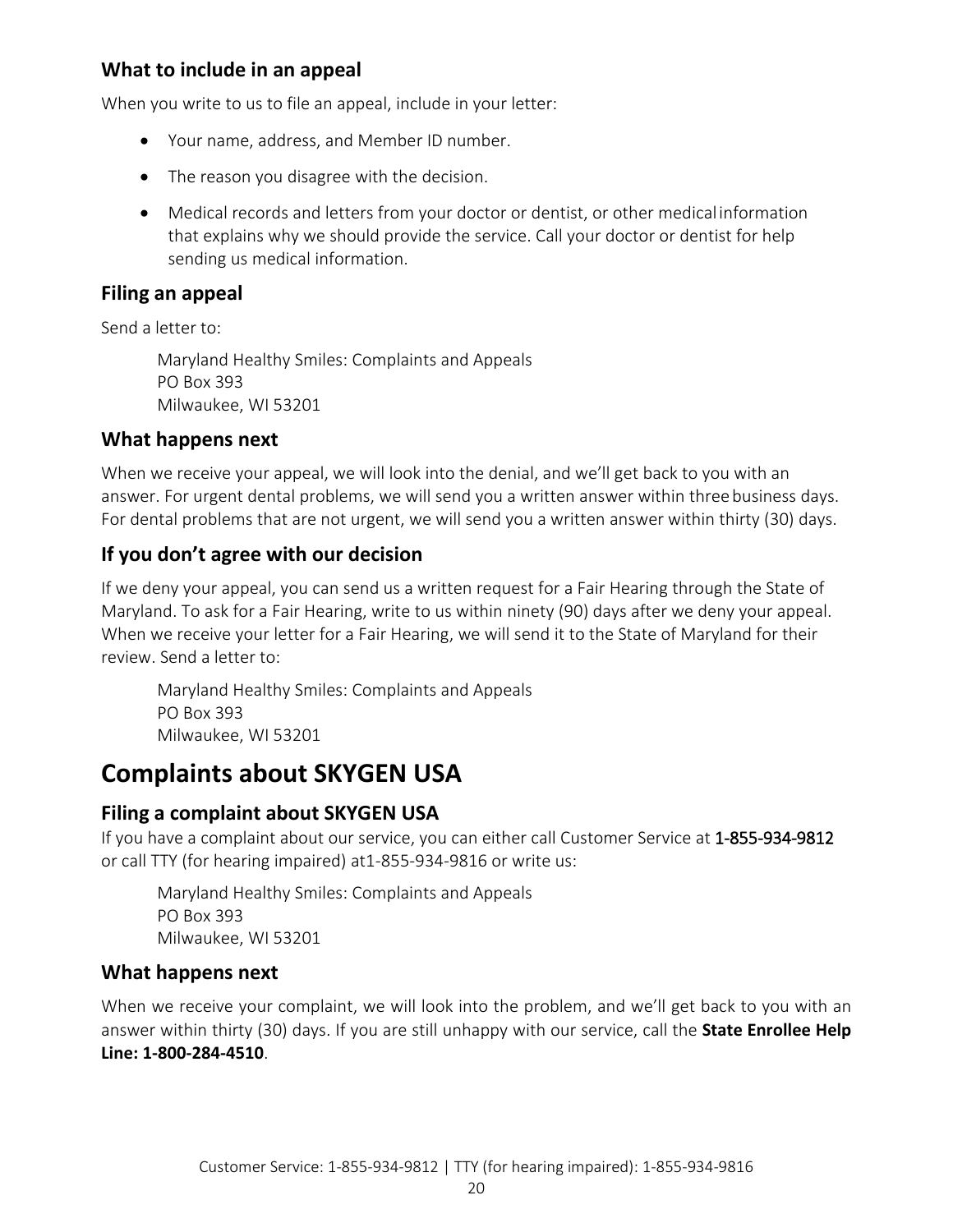# <span id="page-20-0"></span>**Fraud and abuse alert!**

Anyone who knowingly makes a false statement to receive benefits, or to increase their benefits or payments received, can be charged with fraud—*and may face criminal penalties*.

Maryland Healthy Smiles Dental Program members who commit fraud may lose their own or their child's coverage under the program. Dental providers who commit fraud or abuse will be removed from the Maryland Healthy Smiles Dental Program network and may lose their dental licenses.

If you are worried your dentist may be performing harmful, abusive, or unnecessary services, or if you have questions about fraud or abuse, call our fraud and abuse hotline: **1-877-378-5292**.

### <span id="page-20-1"></span>**Examples of Medicaid fraud or abuse**

Examples of Medicaid fraud or abuse that a dental practice might commit include:

- Asking a family to pay for services that are already covered by the Maryland Healthy Smiles Dental Program.
- Performing services that aren't needed, like pulling healthy teeth.
- Billing for services they didn't provide.
- Billing for the same service more than once.

Examples of Medicaid fraud that might be committed by a Maryland Healthy Smiles Dental Program member or family member include:

- Letting someone who is not enrolled in the Maryland Healthy Smiles Dental Program use your Member ID card to get dental services.
- Selling drugs that have been prescribed for a Maryland Healthy Smiles Dental Program member.
- Using Maryland Healthy Smiles Dental Program benefits in Maryland while living in another state.

### <span id="page-20-2"></span>**Reporting Medicaid fraud or abuse**

If you suspect Medicaid fraud, or to report abusive dental practices, call the Fraud and Abuse Hotline at 1-877-378-5292 or write us:

Maryland Healthy Smiles Dental Program Attn: Fraud and Abuse 10201 N Port Washington Rd Mequon, WI 53092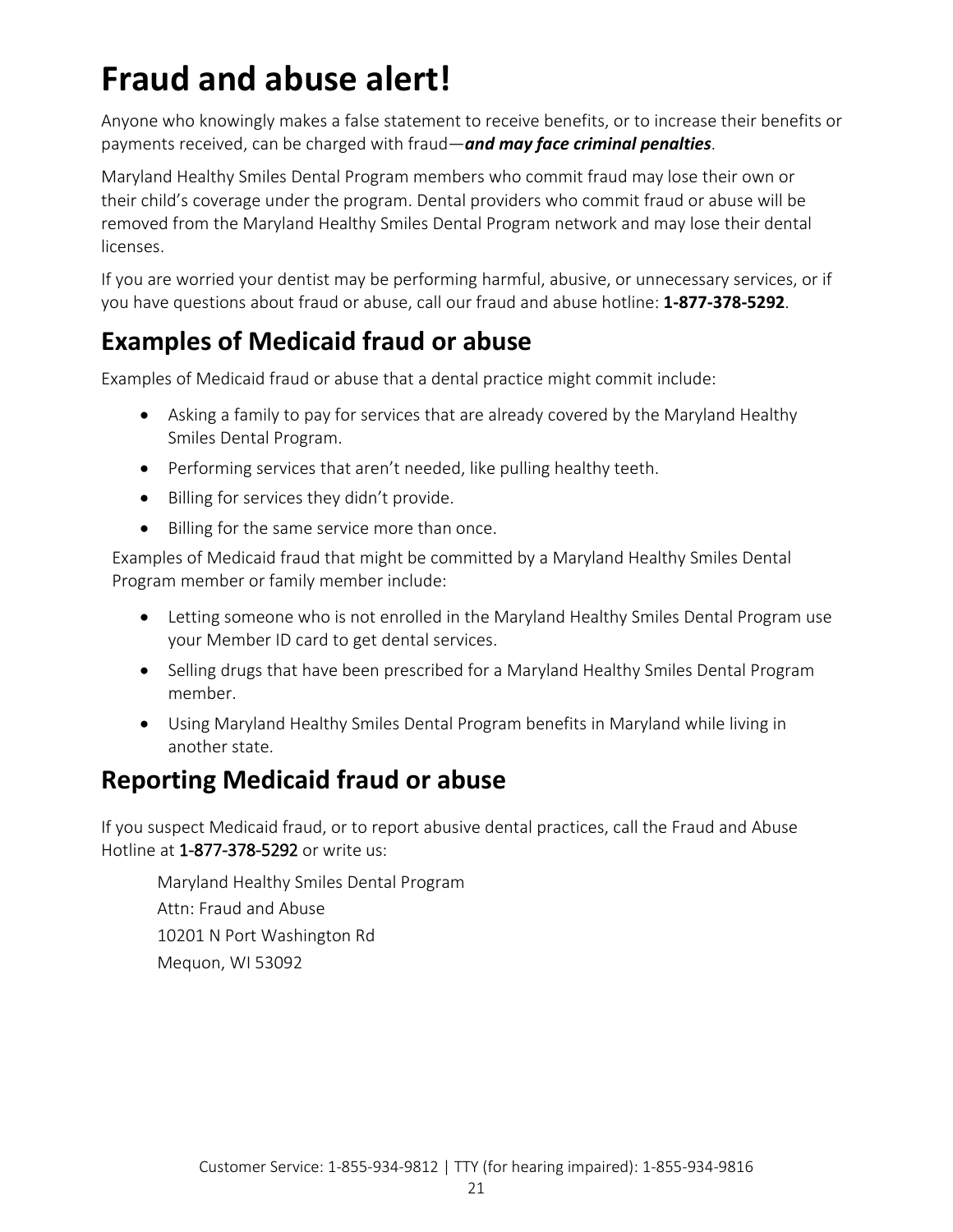# <span id="page-21-0"></span>**How we keep your health information private**

SKYGEN USA is responsible for protecting your personal health care information. We will not give out private information without your written permission, unless there is a legal reason, such as a court order or signs of child abuse. We do not sell information with your name on it to any other company.

We use secure computer systems with passwords to protect your health information. We use data to find new ways to improve service to our members, but we use the data in a way that protects your personal information.

We protect the privacy of your health information in many ways, including:

- All of our employees are trained to follow strict company policies to keep amember's personal health information private.
- All of the dentists and dental offices who provide services for the Maryland Healthy Smiles Dental Program sign a contract to keep all member personal healthinformation private.
- When you call Customer Service, you will be asked to identify yourself. Our Customer Service staff will not give out health information over the phone to anyone but you.

# <span id="page-21-1"></span>**What's on our website**

It's easy to use our website. Just visi[t www.member.MDhealthysmiles.com.](http://www.member.mdhealthysmiles.com/)

From our website, you can:

- Find a dentist near your home or work.
- Find a phone number for help getting transportation to dental appointments.
- Get a copy of the Member Handbook.
- Learn more about a Dental Home.
- Change your Dental Home.
- Ask for a new Member ID card.
- Learn more about dental health for you and your children.

# <span id="page-21-2"></span>**What's the big deal about dental health?**

Research has proven there's a strong link between healthy teeth and gums and a healthy body. Research has also shown that early dental care is very important to keep babies and young children healthy as they grow. Remember: *Healthy Smiles — Healthy Body*.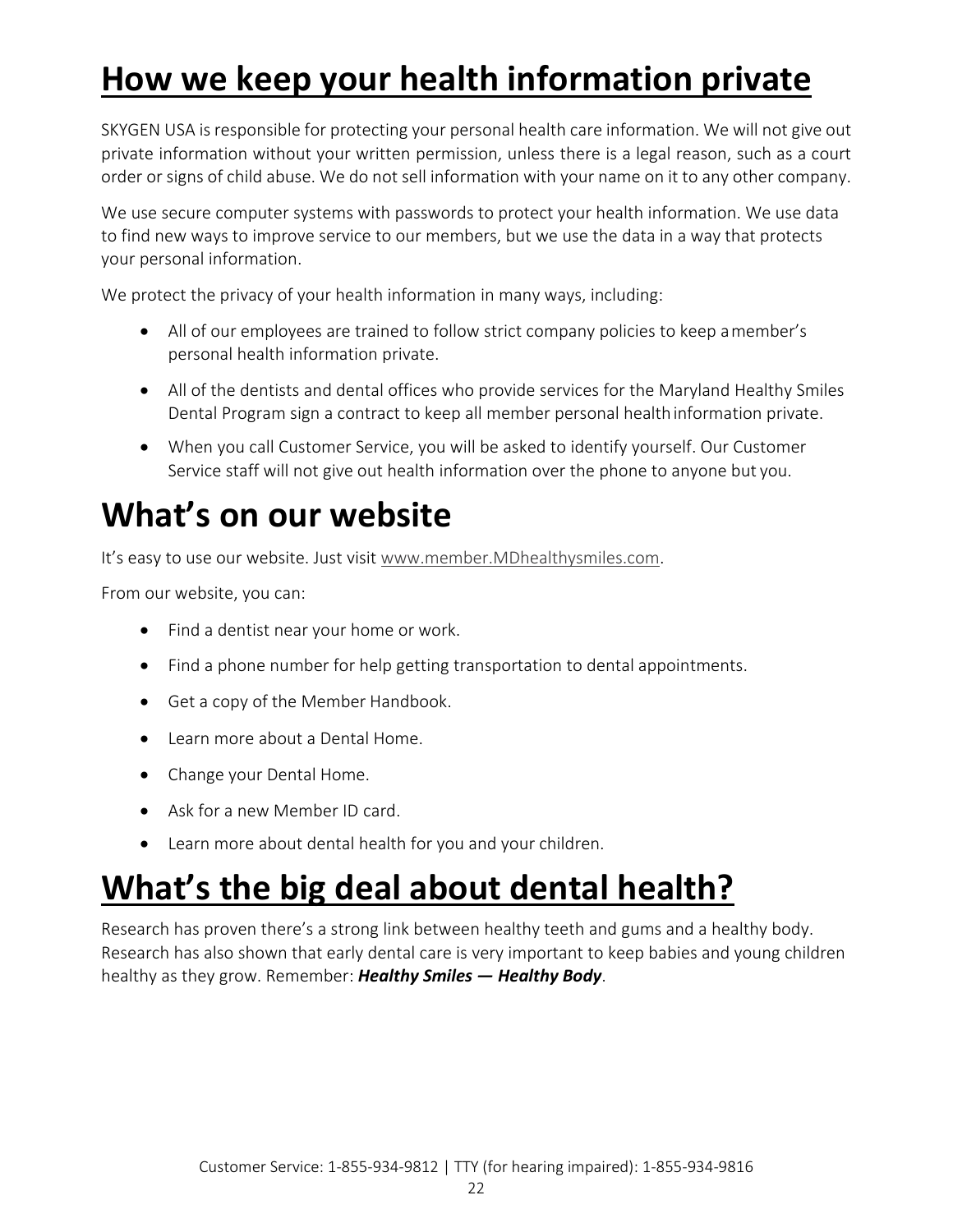# <span id="page-22-0"></span>**U.S. Government notices**

For free language services, see the government notices on **page [23](#page-1-1)**. For more information about your rights, see the government notices on the next page.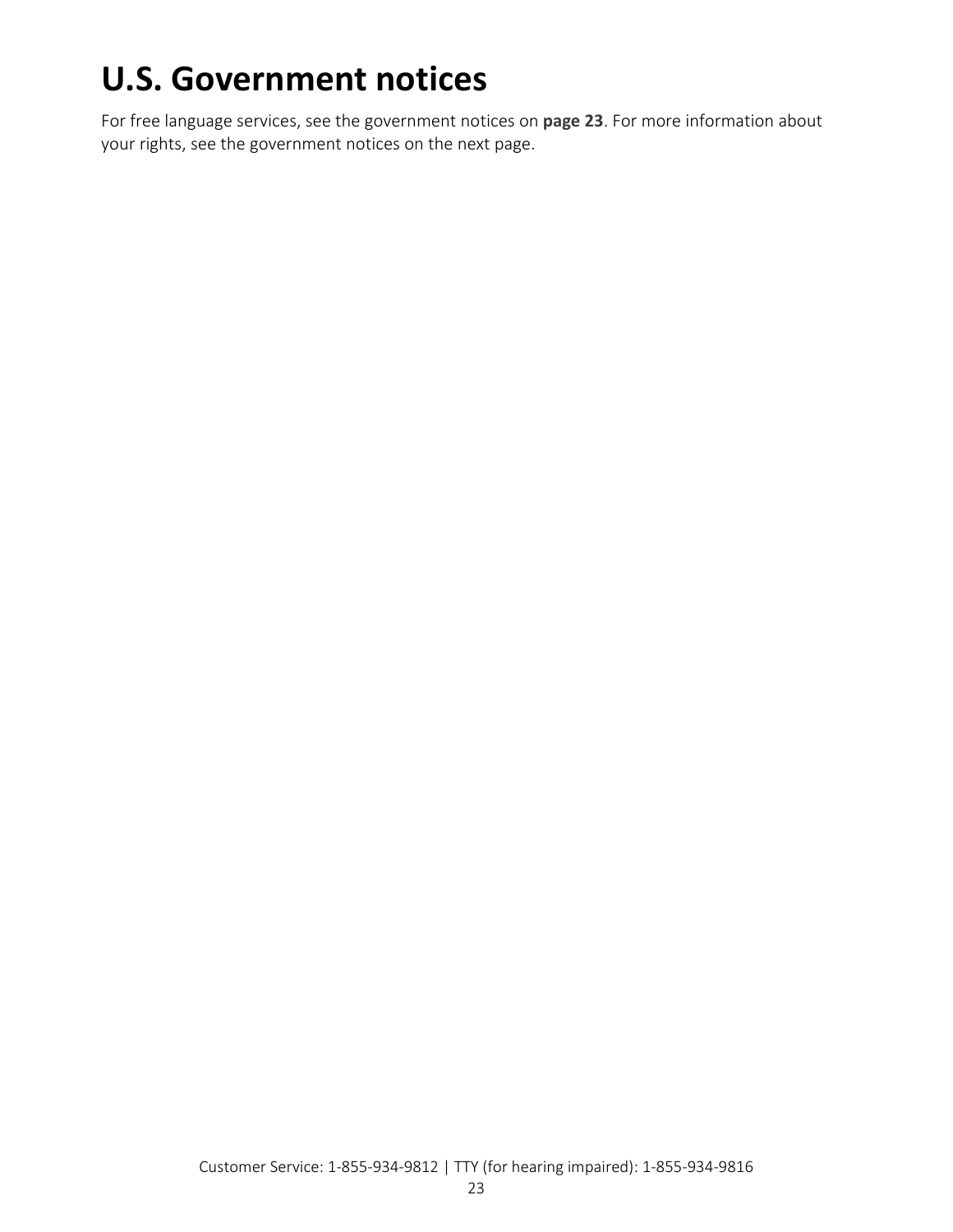



# Notice to the Public

### **Non-Discrimination Statement and Accessibility Requirements**

SKYGEN USA, Inc. complies with applicable Federal civil rights laws and does not discriminate, exclude people, or treat them differently on the basis of race, color, national origin, age, disability, or sex.

SKYGEN USA, Inc. upon request:

- Provides free aids and services to people with disabilities to communicate effectivelywith Department staff, such as:
	- o Qualified sign language interpreters.
	- o Written information in other formats (large print, audio, accessible electronic formats, other formats).
- Provides free language services to people whose primary language is not English, such as:
	- o Qualified interpreters.
	- o Information written in other languages.

If you need these services, please contact SKYGEN USA, Inc. directly.

If you believe that SKYGEN USA, Inc. has failed to provide these services or discriminated in another way on the basis of race, color, national origin, age, disability, or sex, you can file a grievance with: Steven Berryman, Chief Legal Officer, SKYGEN USA, W140 N8981 Lilly Rd., Menomonee Falls, WI 53051, SKYGEN USA Compliance and Ethics: 1-844-809-9449, [civilrightscoordinator@skygenusa.com.](mailto:civilrightscoordinator@skygenusa.com.)

You can file a grievance in person or by mail, fax, or email. If you need help filing a grievance, Steven Berryman is available to help you.

You can also file a civil rights complaint with the U.S. Department of Health and Human Services, Office for Civil Rights electronically through the Office for Civil Rights Complaint Portal, available at [https://ocrportal.hhs.gov/ocr/portal/lobby.jsf, o](https://ocrportal.hhs.gov/ocr/portal/lobby.jsf)r by mail or phone at: U.S. Department of Health and Human Services, 200 Independence Avenue SW, Room 509F, HHH Building, Washington, DC 20201, 1-800-868-1019, 1-800-537-7697 (TDD).

Complaint forms are available at [http://www.hhs.gov/ocr/office/file/index.html.](http://www.hhs.gov/ocr/office/file/index.html)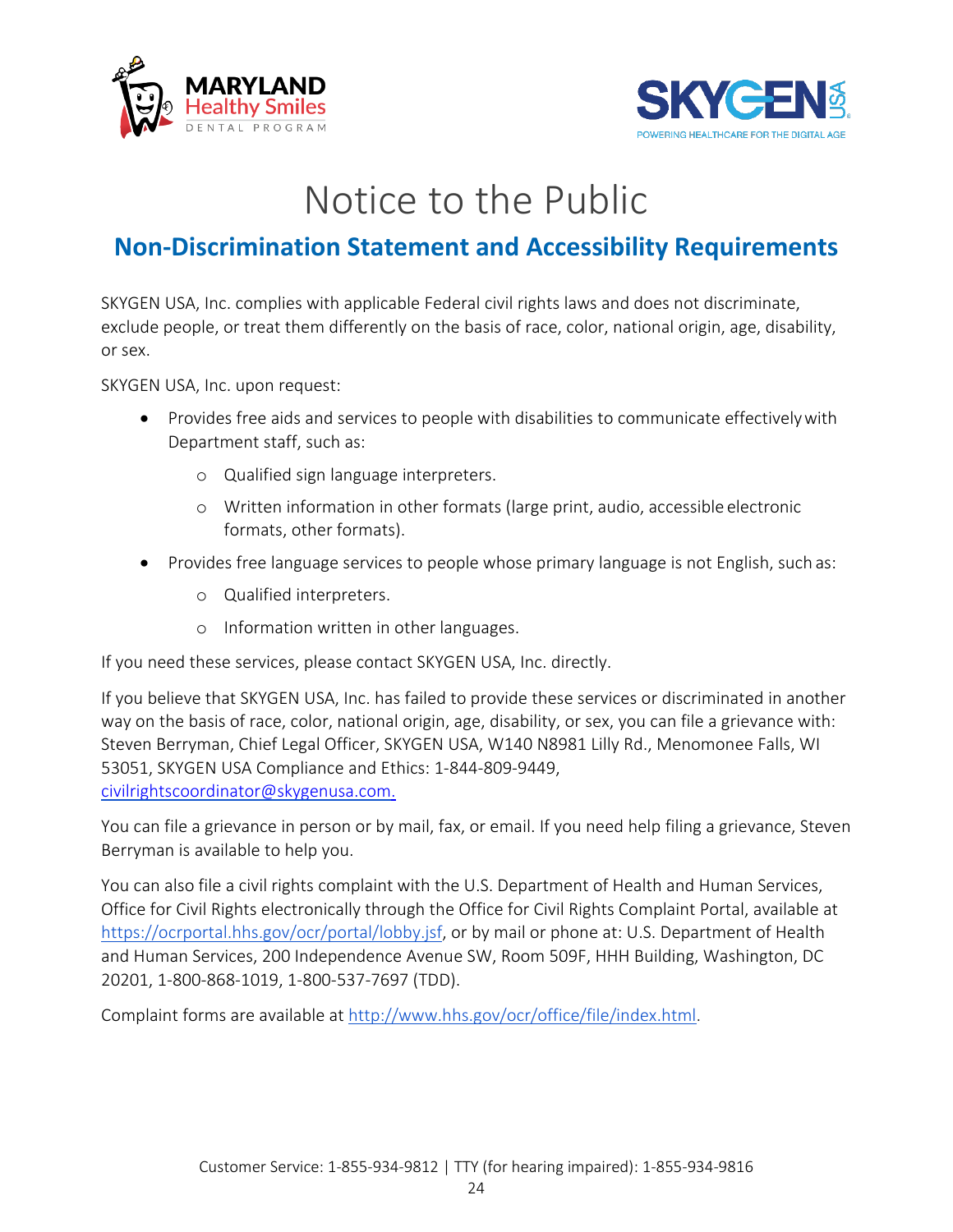



# Aviso al público

### **Declaración de no discriminación y requisitos de accesibilidad**

SKYGEN USA, Inc. cumple con las leyes federales de derechos civiles aplicables y no discrimina por motivos de raza, color, nacionalidad, edad, discapacidad o sexo. SKYGEN USA, Inc. no excluye a las personas ni las trata de forma diferente debido a su origen étnico, color, nacionalidad, edad, discapacidad o sexo.

SKYGEN USA, Inc.:

- Proporciona asistencia y servicios gratuitos a las personas con discapacidades para que se comuniquen de manera eficaz con nosotros, como los siguientes:
	- o Intérpretes de lenguaje de señas capacitados.
	- o Información escrita en otros formatos (letra grande, audio, formatos electrónicos accesibles, otros formatos).
- Proporciona servicios lingüísticos gratuitos a personas cuya lengua materna no es el inglés, como los siguientes:
	- o Intérpretes capacitados.
	- o Información escrita en otros idiomas.

Si necesita recibir estos servicios, comuníquese con SKYGEN USA, Inc.

Si considera que SKYGEN USA, Inc. no le proporcionó estos servicios o lo discriminó de otra manera por motivos de origen étnico, color, nacionalidad, edad, discapacidad o sexo, puede presentar un reclamo a la siguiente persona: Steven Berryman, Director de Asuntos Legales, SKYGEN USA, W140 N8981 Lilly Rd., Menomonee Falls, WI 53051, SKYGEN USA Cumplimiento y ética: 1-844-809-9449, [civilrightscoordinator@skygenusa.com.](mailto:civilrightscoordinator@skygenusa.com.)

Puede presentar el reclamo en persona o por correo postal, fax o correo electrónico. Si necesita ayuda para hacerlo, Steven Berryman está a su disposición para brindársela.

También puede presentar un reclamo de derechos civiles ante la Office for Civil Rights (Oficina de Derechos Civiles) del Department of Health and Human Services (Departamento de Salud y Servicios Humanos) de EE. UU. de manera electrónica a través de Office for Civil Rights Complaint Portal, disponible en [https://ocrportal.hhs.gov/ocr/portal/lobby.jsf,](https://ocrportal.hhs.gov/ocr/portal/lobby.jsf) o bien, por correo postal a la siguiente dirección o por teléfono a los números que figuran a continuación: U.S. Department of Health and Human Services, 200 Independence Avenue, SW, Room 509F, HHH Building, Washington, DC 20201, 1-800-368-1019, 1-800-537-7697 (TDD).

Puede obtener los formularios de reclamo en el sitio web [http://www.hhs.gov/ocr/office/file/index.html.](http://www.hhs.gov/ocr/office/file/index.html)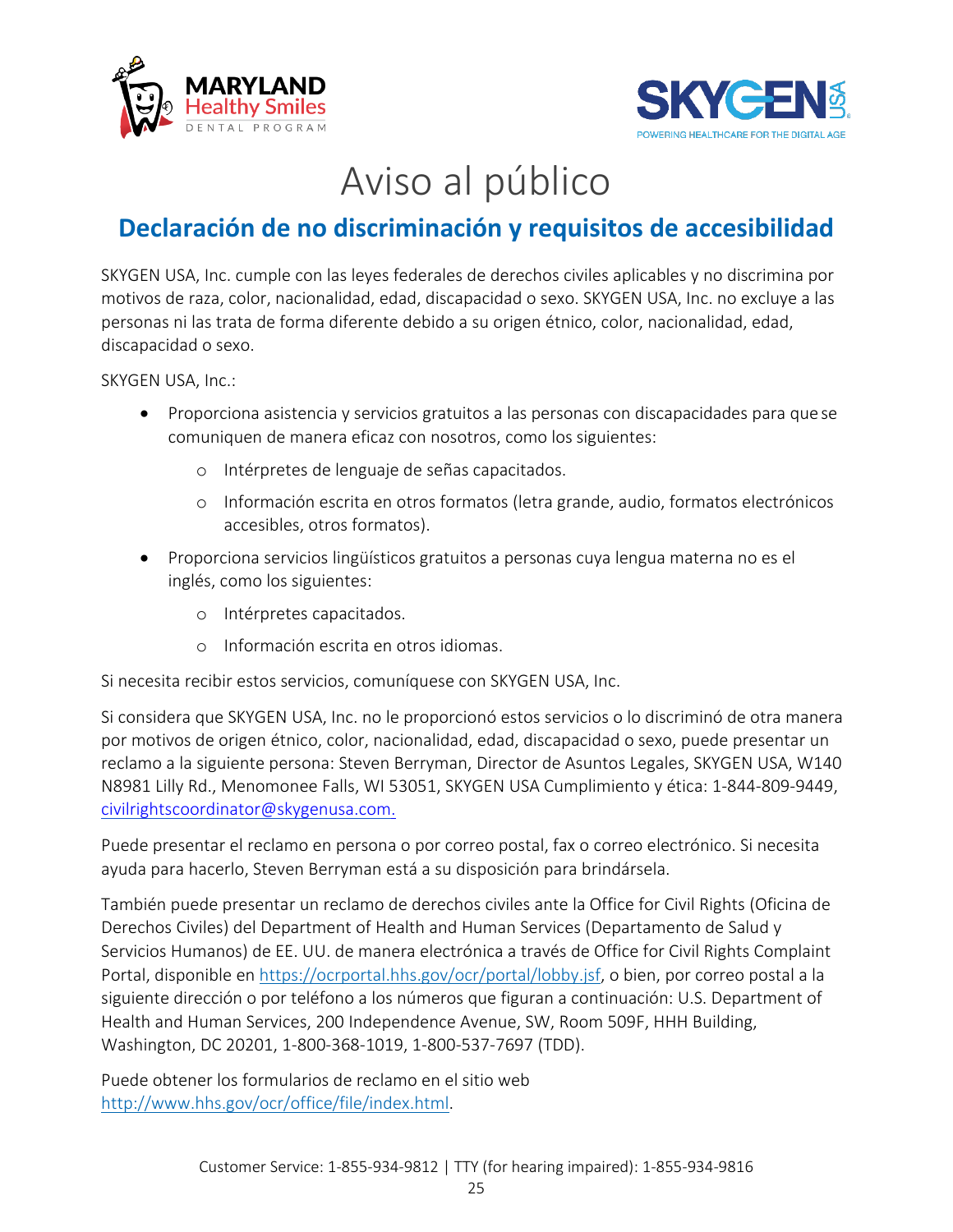# <span id="page-25-0"></span>**Local Transportation Contacts**

To set up a ride to a dental appointment, call the local health department or transit company in your county. Transportation services provide transportation to Medicaid Covered Services.

| <b>County</b>           | <b>Number to call</b><br>(LHD unless<br>otherwise noted)                                                                                               | <b>Call Hours</b>                                              | <b>After Hours Transports</b><br>(Please call after close of business)                  |
|-------------------------|--------------------------------------------------------------------------------------------------------------------------------------------------------|----------------------------------------------------------------|-----------------------------------------------------------------------------------------|
| Allegany                | 301-759-5123                                                                                                                                           | 8:00 a.m.-5:00 p.m.                                            | County Medical Transport 301-582-6131                                                   |
| Anne Arundel            | 410-222-7152                                                                                                                                           | 8:00 a.m.-2:30 p.m.                                            | AAA Transport 301-952-1193                                                              |
| <b>Baltimore City</b>   | Enrollment &<br>Scheduling<br>410-396-7633<br><b>Problem Resolution</b><br>410-396-7635<br>Facilities &<br><b>Professional Offices</b><br>410-396-7634 | 7:30 a.m.-10:45 p.m.<br>$(M-F)$<br>6:00 a.m.-8:45p.m.<br>(Sat) | Hart to Heart 443-573-2073                                                              |
| <b>Baltimore County</b> | TransDev (Formerly<br>Veolia)<br>410-783-2465 or<br>410-887-2828                                                                                       | 8:00 a.m.-5:00 p.m.<br>8:30 a.m.-3:45 p.m.                     | Hart to Heart 443-573-2037                                                              |
| Calvert                 | 410-414-2489                                                                                                                                           | 8:00 a.m.-4:30 p.m.                                            | AAA Transport 800-577-1050                                                              |
| Caroline                | 410-479-8014                                                                                                                                           | 8:00 a.m.-4:30 p.m.                                            | Best Care Ambulance 410-476-3688                                                        |
| Carroll                 | 410-876-4813                                                                                                                                           | 8:00 a.m.-4:00 p.m.                                            | Butler Medical Transport 410-602-4007 or<br>888-602-4007                                |
| Cecil                   | 410-996-5171                                                                                                                                           | 7:30 a.m.-4:00 p.m.                                            | Ambulance 410-920-4167                                                                  |
| Charles                 | 301-609 6923 or<br>301-609-6933                                                                                                                        | 8:00 a.m.-4:30 p.m.                                            | AAA 301-952-1193 or<br>800-577-1050                                                     |
| Dorchester              | 410-901-2426                                                                                                                                           | 8:00 a.m.-12:00 p.m. &<br>1:00 p.m.-3:00p.m.                   | Best Care Ambulance 410-476-3688                                                        |
| Frederick               | 301-600-3124                                                                                                                                           | 8:00 a.m.-4:30 p.m.                                            | Transit 301-600-2065<br>Para med 800-572-0005<br>Butler Medical Transport 888-602- 4007 |
| Garrett                 | Enrollment &<br>Scheduling<br>301-334-7726<br>Issues & Concerns<br>301-334-7727                                                                        | 8:30 a.m.-5:00 p.m.                                            | County Medical Transport 301-582-6131                                                   |
| Harford                 | 410-638-1671                                                                                                                                           | 8:30 a.m.-3:30 p.m.                                            | Hart to Heart 443-573-2037<br>Pre-Scheduled Trips AAA 301-952-1193                      |
| Howard                  | 877-312-6571                                                                                                                                           | 8:30 a.m.-4:00 p.m.                                            | Hart to Heart 443-573-2037                                                              |
| Kent                    | 410-778-7025                                                                                                                                           | 8:00 a.m.-4:30 p.m.                                            | Best Care Ambulance 410-758-1999                                                        |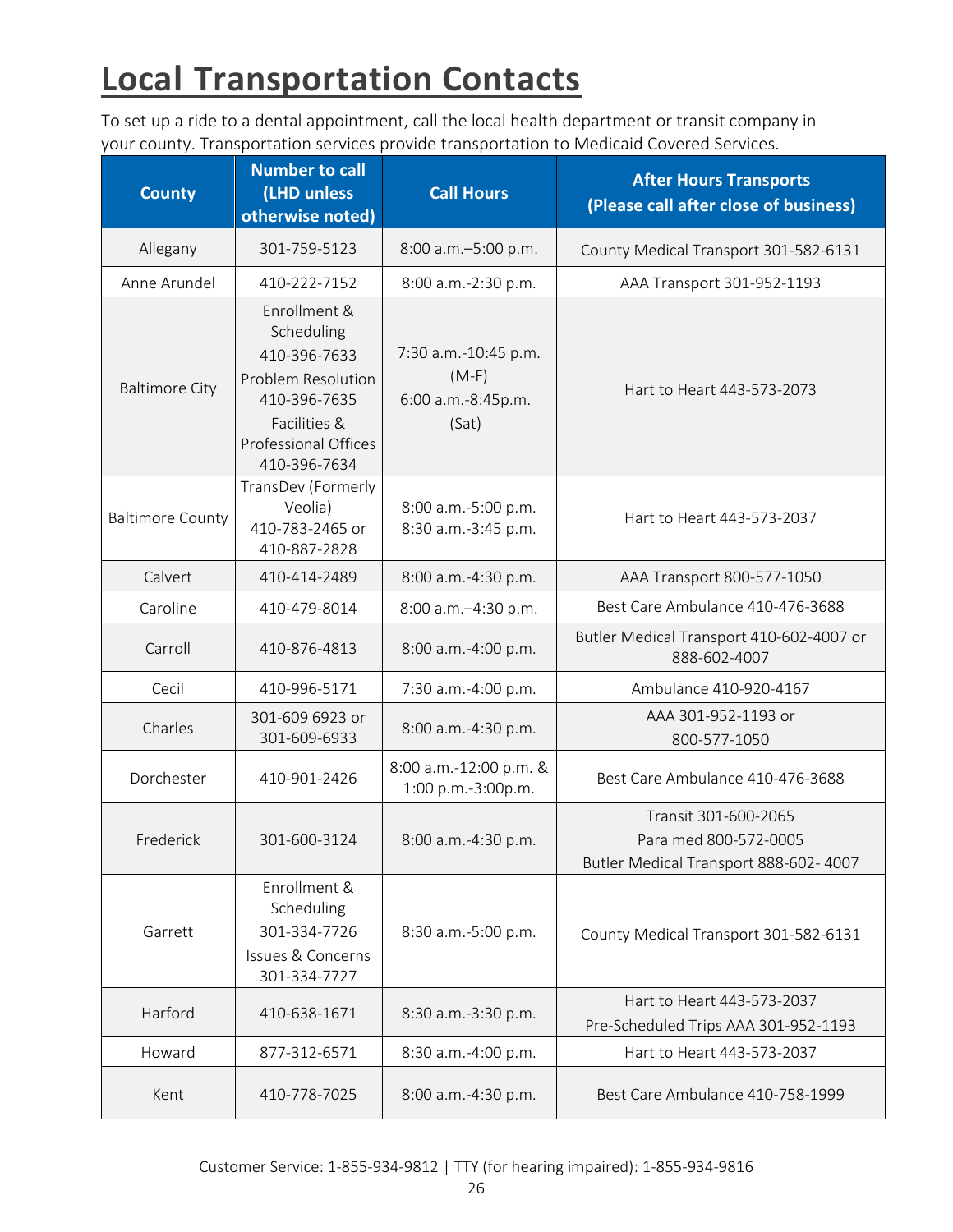| Montgomery      | Montgomery Co<br>Dept. of<br>Transportation<br>240-777-5899 | 8:30 a.m.-12:00 p.m.                           | Freestate Transportation 410-609-2156<br>Butler Medical 888-602-4007                       |
|-----------------|-------------------------------------------------------------|------------------------------------------------|--------------------------------------------------------------------------------------------|
| Prince George's | 301-856-9555                                                | 8:00 a.m.-4:30 p.m.                            | Pro Care Ambulance 410-823-0030 or<br>410-661-1800<br>Falcon (Wheelchair Van) 240-595-0960 |
| Queen Anne's    | 443-262-4462 or<br>410-758-0720 Ext.<br>4462                | 8:30 a.m.-11:30 p.m.<br>1:00 p.m. $-3:00$ p.m. | Best Care Ambulance 410-476-3688 or<br>410-758-1999                                        |
| St. Mary's      | 301-475-4296                                                | 8:00 a.m.-5:00 p.m.                            | AAA 800-577-1050                                                                           |
| Somerset        | 443-523-1722                                                | 8:00 a.m.-4:30 p.m.                            | East Coast Ambulance 410-663-2012                                                          |
| Talbot          | 410-819-5609                                                | 8:00 a.m.-3:30 p.m.                            | Best Care Ambulance 410-476-5907                                                           |
| Washington      | 240-313-3264                                                | 8:00 a.m.-4:15 p.m.                            | AAA 800-577-1050                                                                           |
| Wicomico        | 410-548-5142<br>Option #1                                   | 8:00 a.m.-4:30 p.m.                            | East Coast Ambulance 410-663-2012                                                          |
| Worchester      | 410-632-0092 or<br>410-632-0093                             | 8:00 a.m.-4:00 p.m.                            | Best Care Ambulance 410-476-5907<br>Lifestar 410-546-0809                                  |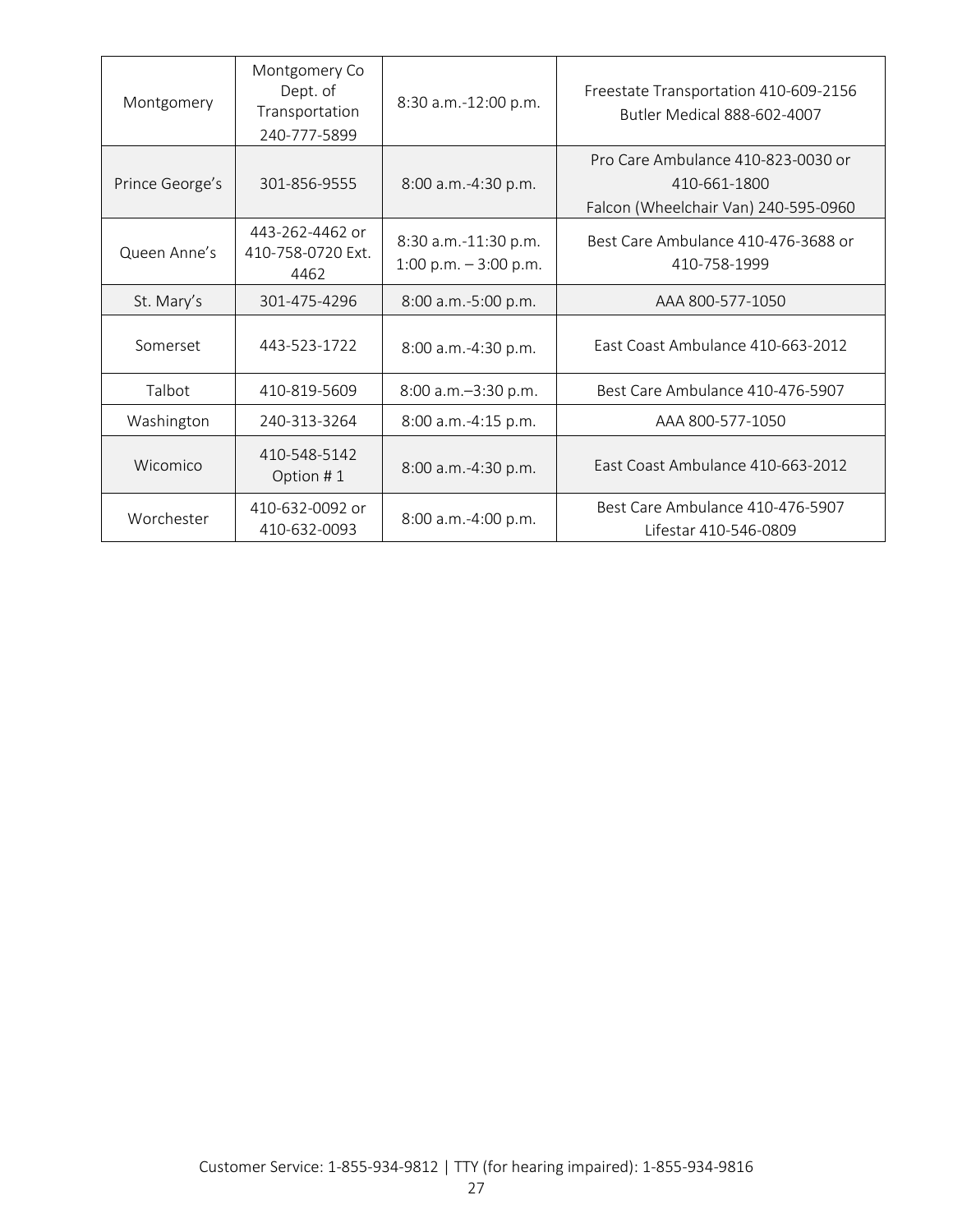# <span id="page-27-0"></span>**Keeping track of checkups**

When you make a dental appointment, use this handy form to write down the time and date. If you can't keep an appointment, call the dentist office to cancel as soon as you can.

| Phone number: <u>__________</u> |
|---------------------------------|